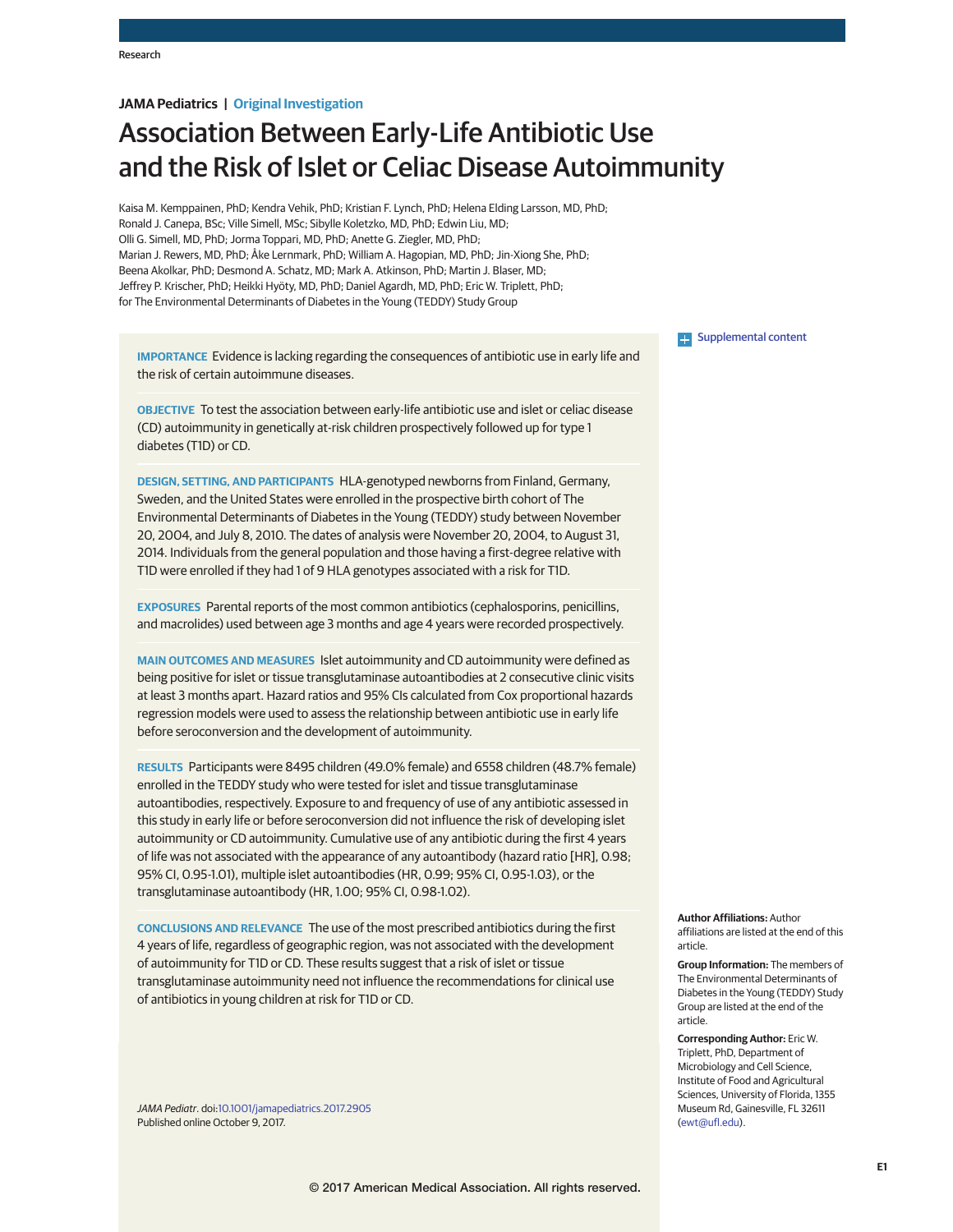S ince the introduction of penicillin in 1941, antibiotics have had a crucial role in combating infections, which has led to a sharp increase in the average life span in the industrialized world.<sup>1</sup> However, the increasing use of antibiotics worldwide has been proposed as a cause for the growing incidence of autoimmune diseases in industrialized countries, particularly type 1 diabetes (T1D) and celiac disease (CD). The presence or absence of an association between antibiotic use and autoimmune diseases could have profound influences on future antibiotic use worldwide. Antibiotics administered to rodents predisposed to T1D have shown both protective and accelerating effects on disease development, mainly during the prenatal and neonatal periods.<sup>2-9</sup> Yet, the antibiotics used in such rodent studies are not often prescribed for infections in children. In humans, maternal use before or during pregnancy did not increase the risk of childhood T1D, except in a few cases where proportional use by the cohort was so low that it could not explain the large increase in T1D incidence over the last 50 years.<sup>10</sup> Increased CD risk was associated with antibiotic use in children $^{11}$  and adults.<sup>12</sup>

Given the conflicting evidence on antibiotic use and autoimmunity risk, the aim herein was to test whether the use of oral β-lactam or macrolide antibiotics was associated with autoimmunity for T1D or CD during the first 4 years of life. Antibiotic use was investigated cumulatively from birth to assess any potential trigger associations before autoimmunity in The Environmental Determinants of Diabetes in the Young (TEDDY) cohort.

#### **Methods**

#### Study Design

The TEDDY is a large prospective cohort study that follows up children at high genetic risk for T1D or CD at 6 clinical centers in 4 countries (Finland, Germany, Sweden, and the United States).<sup>13</sup> After screening 424 788 children at birth for HLA genes associated with T1D and CD between November 20, 2004, and July 8, 2010, the parents of 8676 genetically atrisk children gave written informed consent for enrollment in a 15-year follow-up study at age 3 months.<sup>14</sup> The dates of analysis were November 20, 2004, to August 31, 2014. Individuals from the general population and those having a first-degree relative with T1D were enrolled if they had 1 of 9 HLA genotypes associated with a risk for T1D. Parental reports of the most common antibiotics (cephalosporins, penicillins, and macrolides) used between age 3 months and age 4 years were recorded prospectively. Factors associated with enrollment in the TEDDY study are described elsewhere<sup>15,16</sup> and were adjusted for in the multivariable models. The TEDDY study was approved by the following ethical institutional review boards: the Colorado Multiple Institutional Review Board, the Hospital District of Southwest Finland Committee on Ethics, the University of Florida Health Center Institutional Review Board, the Augusta University Institutional Review Board (Georgia), the Ethik-Kommission der Bayerischen Landesarztekammer (Germany), the University of Pittsburgh Institutional Review Board, the Lund University Committee for Continuing Ethical Re**Key Points**

**Question** Is the use of β-lactam or macrolide antibiotics in early life associated with autoimmunity for type 1 diabetes or celiac disease?

**Findings** Included in this cohort study were 8495 children and 6558 children enrolled in The Environmental Determinants of Diabetes in the Young (TEDDY) study who were tested for islet and tissue transglutaminase autoantibodies, respectively. Among these children at genetic risk for type 1 diabetes or celiac disease, the use of β-lactam or macrolide antibiotics in early life and before seroconversion was not associated with a risk of autoimmunity for either disease.

**Meaning** These results suggest that the use of the most common antibiotics in early life does not increase the risk of autoimmunity in children at increased genetic risk.

view (Sweden), the Western Institutional Review Board (Washington), and the University of South Florida Institutional Review Board. The TEDDY study is also monitored by a National Institutes of Health external advisory board.

As of August 3, 2014, a total of 8495 children had reached age 4 years, had a confirmed HLA genotype at age 9 months, and were screened for T1D and CD autoantibodies during follow-up period (eFigure 1 in the [Supplement\)](http://jama.jamanetwork.com/article.aspx?doi=10.1001/jamapediatrics.2017.2905&utm_campaign=articlePDF%26utm_medium=articlePDFlink%26utm_source=articlePDF%26utm_content=jamapediatrics.2017.2905). Blood samples used for antibody testing were collected at clinic visits conducted 4 times a year between age 3 months and age 4 years and biannually thereafter for those who had not developed islet autoimmunity (IA) by age 4 years. $17$ 

Islet autoantibodies, including insulin autoantibody (IAA), glutamic acid decarboxylase autoantibody (GADA), and tyrosine phosphatase IA-2 autoantibody (IA2A), were tested as previously described.<sup>18</sup> Islet autoimmunity was defined as being positive for any one autoantibody at 2 consecutive clinic visits at least 3months apart confirmed by 2 laboratories. The first primary outcome of this study was the risk of IA, but firstappearing IAA or GADA outcomes were also analyzed. Because young children who develop a second islet autoantibody are at high risk of developing T1D, the development of multiple persistent antibodies within 48 months was assessed  $(n = 276)$ . Individuals who developed a single autoantibody (IAA, GADA, or IA2A) and did not progress to multiple autoantibodies before age 48 months (n = 36) were censored at 48 months as nonmultiple. The date of seroconversion was defined as the date of the first of 2 consecutive samples that tested positive for a specific islet autoantibody. For multiple islet autoantibodies, the date of seroconversion was defined as the date of the appearance of the second persistent autoantibody.

Screening for tissue transglutaminase autoantibodies (tTGAs) followed a modified schedule described previously,<sup>19</sup> with children tested for tTGAs between age 12 months and age 48months. After exclusion of children not tested for tTGAs between age 12 months and age 48 months (n = 1934), those who developed CD before tTGA testing (n = 1), and those who developed tTGAs before age 12 months ( $n = 2$ ), the final cohort size for CD autoimmunity (CDA) outcome was 6558 children (eFigure 1 in the [Supplement\)](http://jama.jamanetwork.com/article.aspx?doi=10.1001/jamapediatrics.2017.2905&utm_campaign=articlePDF%26utm_medium=articlePDFlink%26utm_source=articlePDF%26utm_content=jamapediatrics.2017.2905). The second primary outcome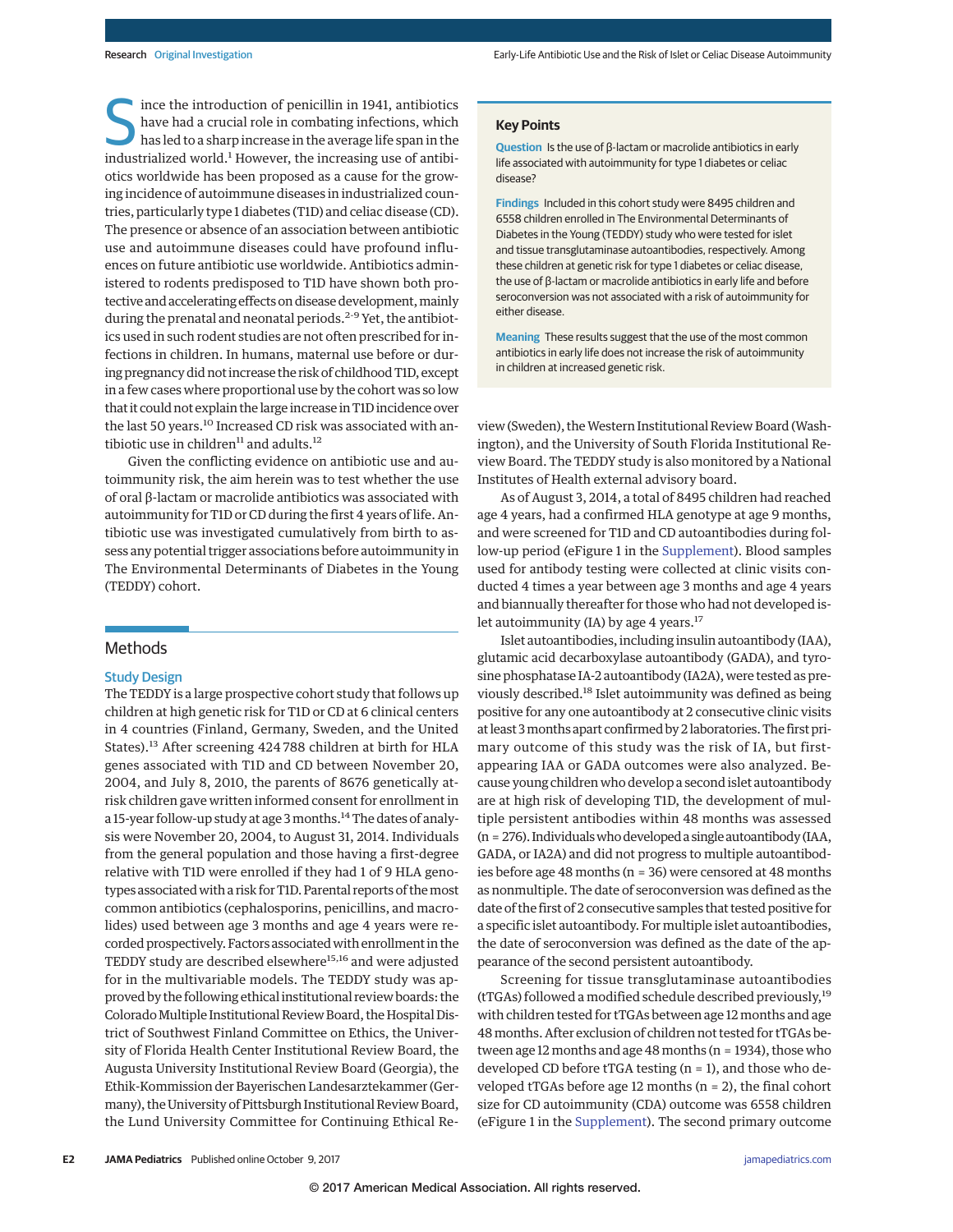

A, Count of the 20 most often used antibiotics in the first 48 months of life in the TEDDY study. B, Procedure for forming antibiotic groups. Medications listed under the headings were extracted from the TEDDY medication database. These medications were grouped into major antibiotic categories (cephalosporins, amoxicillins, penicillin, macrolides, and carbapenems). These categories were further collapsed into any antibiotic, β-lactam antibiotics, and

all penicillins, as indicated by the flowchart. All antibiotic categories except carbapenems were considered for analysis. C, Percentage of any antibiotic use in the first 48 months of life for the chosen antibiotic groups. D, Table of the percentage of antibiotic use attributed to otitis media and the second most common reasons for use. USP indicates United States Pharmacopeia.

of this study was the risk of CDA, defined as being positive for tTGAs at 2 consecutive clinic visits at least 3 months apart. The date of seroconversion was defined as the date of the first of 2 consecutive samples that tested positive for tTGAs.

The primary caregivers of children in the TEDDY study kept an ongoing record of the child's exposures and medical history, starting at the first clinic visit at age 3 months.<sup>17</sup> Exposures from the first 3 months of life were retrospectively collected at the first clinic visit. The parents recorded the use of any over-the-counter or prescription medication, including the brand name, reason for use, number of days of use, and age of the child at the time of use.<sup>17</sup> A medical coding system was developed to combine TEDDY medication codes with standardized clinical drug nomenclature via RxNorm<sup>20</sup> and pharmacological actions of substances. Pharmacists and TEDDY staff ratified this system to ensure proper classification of medications. Antibiotics were classified as any medication with bactericidal or bacteriostatic action. To reduce the number of comparisons during the data analysis stages, antibiotics were grouped into the followingmajor categories: amoxicillins, penicillins, carbapenems, macrolides, and cephalosporins (eTable 1 in the [Supplement\)](http://jama.jamanetwork.com/article.aspx?doi=10.1001/jamapediatrics.2017.2905&utm_campaign=articlePDF%26utm_medium=articlePDFlink%26utm_source=articlePDF%26utm_content=jamapediatrics.2017.2905). These antibiotic categories were further collapsed into β-lactam antibiotics, all penicillins, and "any antibiotic," which was defined as the use of any of the antibiotics listed above (Figure 1B). Carbapenems and other antibiotics were not analyzed as a separate category due to the low incidence of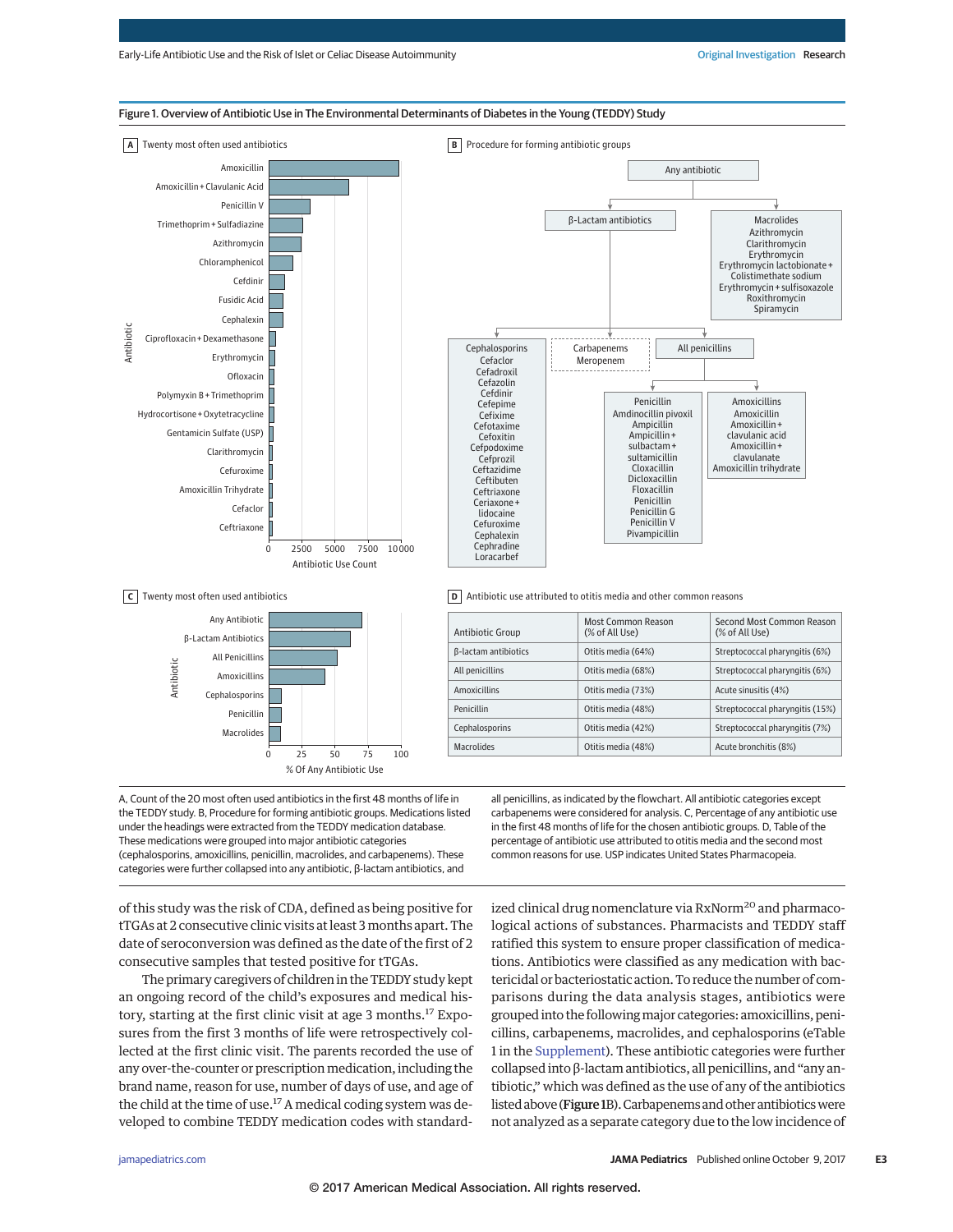Figure 2. Example of Sampling and Lag Periods in Relation to Islet Autoimmunity or Celiac Disease Autoimmunity Seroconversion



In this example, the 27-month and 30-month serum samples are confirmed positive for islet or tissue transglutaminase autoantibodies. Therefore, the date of seroconversion is set at 27 months. The seroconversion period is the 3-month interval between the last negative (24-month sample) and the first positive (27-month sample) autoantibody sample.

#### Table 1. Population Characteristics of the Islet Autoimmunity (IA) and Celiac Disease Autoimmunity (CDA) Cohorts

|                                             | IA, %                                 |                                    |                            |                           |                                          |                        |                           |
|---------------------------------------------|---------------------------------------|------------------------------------|----------------------------|---------------------------|------------------------------------------|------------------------|---------------------------|
|                                             | No Islet                              | First-Appearing Islet Autoantibody |                            |                           | <b>Multiple Islet Autoantibodies</b>     | <b>CDA, %</b>          |                           |
| Variable                                    | <b>Autoantibodies</b><br>$(n = 8032)$ | Any<br>$(n = 463)$                 | <b>GADA</b><br>$(n = 157)$ | <b>IAA</b><br>$(n = 224)$ | Second Islet Autoantibody<br>$(n = 276)$ | No CDA<br>$(n = 5775)$ | <b>CDA</b><br>$(n = 783)$ |
| Country                                     |                                       |                                    |                            |                           |                                          |                        |                           |
| Finland                                     | 20.9                                  | 25.7                               | 16.6                       | 31.7                      | 28.6                                     | 23.3                   | 20.3                      |
| Germany                                     | 6.7                                   | 8.2                                | 4.5                        | 8.0                       | 9.8                                      | 6.2                    | 5.2                       |
| Sweden                                      | 29.2                                  | 33.3                               | 35.7                       | 32.6                      | 30.8                                     | 29.8                   | 40.9                      |
| <b>United States</b>                        | 43.2                                  | 328                                | 42.3                       | 27.7                      | 30.8                                     | 40.7                   | 33.6                      |
| Female sex                                  | 49.5                                  | 44.9                               | 49.7                       | 40.2                      | 44.6                                     | 47.4                   | 57.9                      |
| First-degree relative with T1D or CD        | 10.2                                  | 22.0                               | 20.4                       | 22.8                      | 26.5                                     | 2.5                    | 8.0                       |
| HLA-DR genotype                             |                                       |                                    |                            |                           |                                          |                        |                           |
| DR4/4, X                                    | 40.0                                  | 36.7                               | 26.8                       | 43.7                      | 37.0                                     | 42.8                   | 16.0                      |
| DR3/4                                       | 38.3                                  | 50.3                               | 46.5                       | 50.0                      | 56.5                                     | 39.8                   | 36.5                      |
| DR3/3, X                                    | 21.7                                  | 13.0                               | 26.7                       | 6.3                       | 6.5                                      | 17.4                   | 47.5                      |
| Cesarean delivery                           | 26.2                                  | 21.8                               | 24.2                       | 20.5                      | 21.7                                     | 26.6                   | 21.5                      |
| Probiotic use before age 90 d               | 14.1                                  | 13.2                               | 10.2                       | 13.8                      | 14.9                                     | 15.1                   | 16.2                      |
| Breastfeeding status at age 90 d            |                                       |                                    |                            |                           |                                          |                        |                           |
| Still exclusive breastfeeding               | 27.1                                  | 26.4                               | 26.8                       | 27.6                      | 25.3                                     | 27.3                   | 31.9                      |
| Breastfeeding but not exclusively           | 48.1                                  | 52.7                               | 49.5                       | 52.0                      | 53.1                                     | 50.7                   | 51.9                      |
| Stopped breastfeeding                       | 24.8                                  | 21.0                               | 23.7                       | 20.4                      | 21.6                                     | 21.9                   | 16.2                      |
| Maternal antibiotic use during<br>pregnancy | 22.8                                  | 21.2                               | 23.6                       | 20.5                      | 19.9                                     | 22.7                   | 22.7                      |
| Season of birth                             |                                       |                                    |                            |                           |                                          |                        |                           |
| Spring (March to May)                       | 23.4                                  | 24.0                               | 28.0                       | 23.2                      | 26.5                                     | 23.2                   | 25.7                      |
| Summer (June to August)                     | 25.3                                  | 23.8                               | 19.8                       | 26.8                      | 25.7                                     | 25.4                   | 27.1                      |
| Fall (September to November)                | 25.3                                  | 28.5                               | 28.7                       | 29.5                      | 26.1                                     | 25.4                   | 23.2                      |
| Winter (December to February)               | 26.1                                  | 23.8                               | 23.6                       | 20.5                      | 21.7                                     | 26.0                   | 24.0                      |

Abbreviations: CD, celiac disease; GADA, glutamic acid decarboxylase autoantibody; IAA, insulin autoantibody; T1D, type 1 diabetes.

use. While the TEDDY study did not collect data on the route of administration, any known local or topical antibiotics belonging to the major antibiotic categories, as determined by TEDDY pediatric physicians, were removed. Antibiotic use was defined as a course of antibiotics prescribed by a physician.

Maternal medication use during pregnancy was collected via a questionnaire mailed to the mothers of enrolled children and completed 3 to 4 months post partum. Probiotic exposure was defined as the timing of the first introduction of probiotics from a dietary supplement or infant formula. Duration of breastfeeding was collected from a questionnaire at study entry and was reviewed with TEDDY staff at all clinic visits.

#### Statistical Analysis

The objective was to examine whether early, cumulative, or recent antibiotic use was associated with instantaneous risk of IA or CDA. Each association was assessed by a hazard ratio (HR) and 95% CI calculated from Cox proportional hazards regres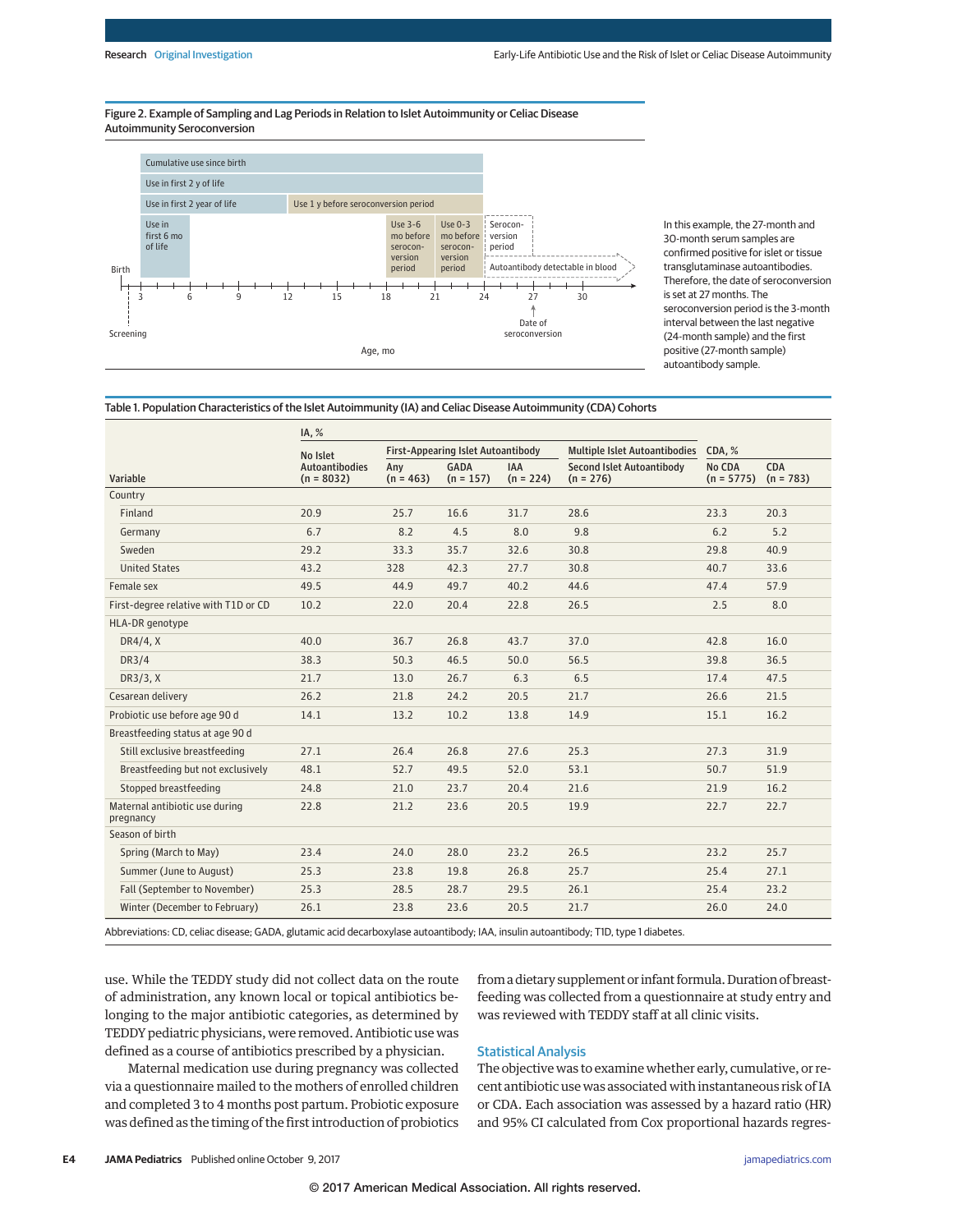sion models that regressed antibiotic use as a time-varying covariate on the hazard of outcome (IA or CDA). In each model, children deemed negative for the outcome or missing 4 consecutive antibody samples were censored either at the age of their last autoantibody test or at age 48 months, whichever occurred first. Each risk set (the case and children still at risk) was formed on the day of the first positive sample. The betweenvisit period for that specific day was considered the seroconversion period for each child in the risk set. For the case, the actual day of seroconversion occurred between the last 3-month sample and the first positive sample (Figure 2). To ensure that antibiotic use was examined before autoantibodies developed,major antibiotics (categories shown in Figure 1B) were examined only before the seroconversion period. The number of antibiotics on the hazard of outcome was examined separately by the following 7 time frames: (1) cumulative count, (2) count to age 6 months, (3) count to age 12 months, and (4) count to age 48 months using sum and step functions, as well as the (5) count during 0 to 3 months before seroconversion, (6) count during 3 to 6 months before seroconversion, and (7) count during 0 to 12 months before seroconversion using sum and lag functions (Figure 2). In addition, antibiotic use within all exposure windows was also examined on first-appearing IAA or GADA outcomes to check for any age-specific association with IA.<sup>18</sup> All models were adjusted for known risk factors, including country, sex, first-degree relative with T1D or CD, HLA-DR genotype, caesarian delivery, probiotic use before age 90 days, breastfeeding status at age 90 days, maternal antibiotic use during pregnancy, and season of birth.

To simplify presentation of the results, adjustment formultiple comparisons was performed first by examining each exposure window separately, followed by a Bonferroni correction (2-sided P < .007 was considered significant) in relation to the outcome. To further control for type I errors, a false discovery rate for all time-dependent associations with each outcome was also applied, with any change in significance of the association with antibiotic use reported for each outcome (Cochran Q<.05). Cumulative antibiotic use across time and by country was evaluated by generalized estimating equations with log link. All statistical analyses were performed using a software program (SAS, version 9.4; SAS Institute Inc).

### Results

The baseline characteristics of the study participants are summarized inTable 1. There were 38 152 recorded instances of antibiotic use by TEDDY participants in the first 48 months of life, with 95 unique antibiotic compounds listed. Amoxicillins, in any combination, were the single most commonly used antibiotic compound, comprising 42.3% of all reported use (Figure 1A). All other antibiotic compounds accounted for less than 9% of the total recorded uses. Otitis media was the most common reason for antibiotic use, accounting for 62.0% of all instances (Figure 1D). The β-lactam and macrolides antibiotics that were chosen for further analysis accounted for most (70.5%) of all recorded use in the first 48 months of life (Figure 1C). The rest of the antibiotics were either used too in-

#### Figure 3. Frequency of Use by Antibiotic Type





Frequency of use (in doses) is shown categorically for each specific antibiotic up to age 1 year (A) and up to age 4 years (B).

frequently to have sufficient power for the analysis (17.7%) or were applied topically (11.8%).

Antibiotic use differed by country (eFigure 2 in the [Supple](http://jama.jamanetwork.com/article.aspx?doi=10.1001/jamapediatrics.2017.2905&utm_campaign=articlePDF%26utm_medium=articlePDFlink%26utm_source=articlePDF%26utm_content=jamapediatrics.2017.2905)[ment\)](http://jama.jamanetwork.com/article.aspx?doi=10.1001/jamapediatrics.2017.2905&utm_campaign=articlePDF%26utm_medium=articlePDFlink%26utm_source=articlePDF%26utm_content=jamapediatrics.2017.2905). In Sweden, the preferred penicillin is penicillin V, while amoxicillin is preferred in the United States and Finland (eFigure 2C in the [Supplement\)](http://jama.jamanetwork.com/article.aspx?doi=10.1001/jamapediatrics.2017.2905&utm_campaign=articlePDF%26utm_medium=articlePDFlink%26utm_source=articlePDF%26utm_content=jamapediatrics.2017.2905). Cephalosporins andmacrolides are used sparingly compared with their use in the United States, Germany, and Finland (eFigure 2E and F in the [Supplement\)](http://jama.jamanetwork.com/article.aspx?doi=10.1001/jamapediatrics.2017.2905&utm_campaign=articlePDF%26utm_medium=articlePDFlink%26utm_source=articlePDF%26utm_content=jamapediatrics.2017.2905). Most children (72.2%) had received 0 to 2 doses of any antibiotic type by age 1 year; by age 4 years, 34.7% of children had received 2 to 3 doses of any antibiotic, and 37.6% had received 4 or more doses (Figure 3).

#### Antibiotic Use and the Appearance of Islet Autoantibodies

A total of 463 of 8495 individuals (5.5%) developed any islet autoantibodies before age 49.5 months (Table 1 and eFigure 1 in the [Supplement\)](http://jama.jamanetwork.com/article.aspx?doi=10.1001/jamapediatrics.2017.2905&utm_campaign=articlePDF%26utm_medium=articlePDFlink%26utm_source=articlePDF%26utm_content=jamapediatrics.2017.2905). The median age at seroconversion to any islet autoantibodies was 21.4 months (range, 12.2-33.0 months), with IAA-first seroconversion occurring earlier (median, 16.2 months) than GADA-first seroconversion (median, 27.0months). The median age at seroconversion to multiple islet autoantibodies was 24.3 months (range, 16.5-33.4 months). Cumula-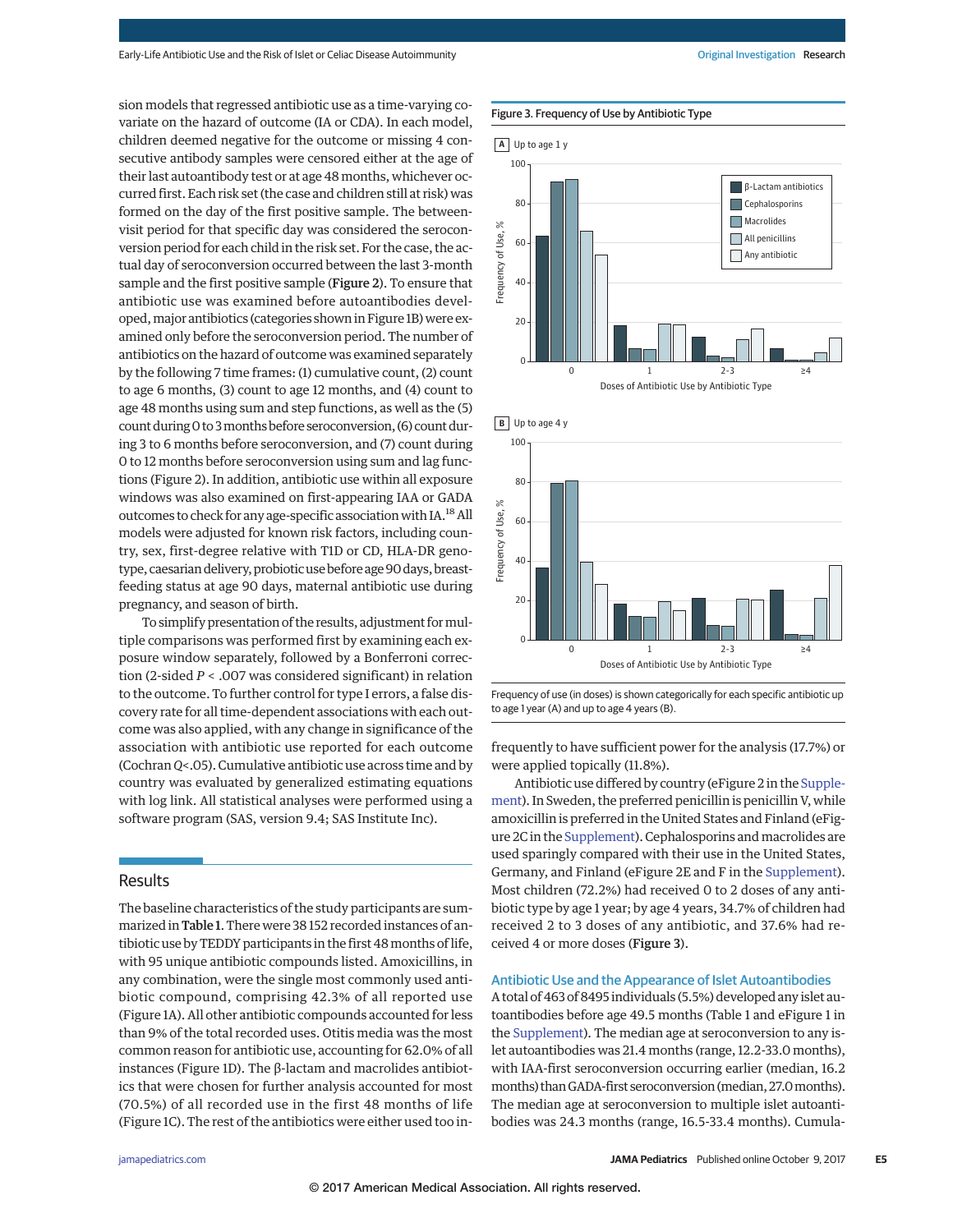|                                      | Hazard Ratio (95% CI) <sup>a</sup> |                                                |                     |  |  |
|--------------------------------------|------------------------------------|------------------------------------------------|---------------------|--|--|
| Variable                             | IA                                 | <b>Multiple Islet</b><br><b>Autoantibodies</b> | <b>CDA</b>          |  |  |
| <b>Cumulative Use Since Birth</b>    |                                    |                                                |                     |  |  |
| Any antibiotic                       | $0.98(0.95-1.01)$                  | $0.99(0.95 - 1.03)$                            | $1.00(0.98-1.02)$   |  |  |
| <b>B-Lactam antibiotics</b>          | $0.98(0.95 - 1.02)$                | $1.00(0.96 - 1.04)$                            | $1.00(0.97-1.02)$   |  |  |
| Cephalosporins                       | $0.89(0.77-1.02)$                  | $0.90(0.76 - 1.06)$                            | $1.01(0.94-1.09)$   |  |  |
| All penicillins                      | $0.99(0.95 - 1.03)$                | $1.01(0.96-1.06)$                              | $0.99(0.97 - 1.02)$ |  |  |
| <b>Amoxicillins</b>                  | $0.98(0.94-1.03)$                  | $1.00(0.95-1.03)$                              | $0.99(0.96 - 1.02)$ |  |  |
| Penicillin                           | $1.04(0.92 - 1.18)$                | $1.02(0.87-1.20)$                              | $1.03(0.92-1.09)$   |  |  |
| <b>Macrolides</b>                    | $0.90(0.79-1.04)$                  | $0.85(0.72-1.02)$                              | $0.99(0.91 - 1.08)$ |  |  |
| Use in First 2 y of Life             |                                    |                                                |                     |  |  |
| Any antibiotic                       | $0.99(0.95-1.02)$                  | $0.99(0.95 - 1.04)$                            | $1.01(0.99-1.04)$   |  |  |
| <b>ß-Lactam antibiotics</b>          | $0.99(0.95-1.03)$                  | $1.00(0.95-1.05)$                              | $1.01(0.98-1.04)$   |  |  |
| Cephalosporins                       | $0.91(0.78-1.06)$                  | $0.93(0.78-1.11)$                              | $1.04(0.96-1.13)$   |  |  |
| All penicillins                      | $1.00(0.95-1.05)$                  | $1.01(0.96-1.07)$                              | $1.01(0.98-1.04)$   |  |  |
| <b>Amoxicillins</b>                  | $0.99(0.94-1.04)$                  | $1.01(0.95 - 1.07)$                            | $1.01(0.97-1.04)$   |  |  |
| Penicillin                           | $1.09(0.94-1.26)$                  | $1.05(0.87 - 1.27)$                            | $1.00(0.91-1.11)$   |  |  |
| <b>Macrolides</b>                    | $0.92(0.79-1.07)$                  | $0.86(0.71-1.04)$                              | $1.04(0.95-1.14)$   |  |  |
| Use in First Year of Life            |                                    |                                                |                     |  |  |
| Any antibiotic                       | $1.01(0.95-1.07)$                  | $1.00(0.93-1.07)$                              | $1.03(0.99-1.07)$   |  |  |
| <b>B-Lactam antibiotics</b>          | $1.01(0.95-1.07)$                  | $1.00(0.93-1.08)$                              | $1.03(0.99-1.07)$   |  |  |
| Cephalosporins                       | $0.87(0.69-1.09)$                  | $0.95(0.74-1.24)$                              | $1.03(0.90-1.17)$   |  |  |
| All penicillins                      | $1.03(0.96-1.10)$                  | $1.01(0.92 - 1.10)$                            | $1.04(0.99-1.09)$   |  |  |
| <b>Amoxicillins</b>                  | $1.03(0.95-1.10)$                  | $1.01(0.92 - 1.11)$                            | $1.03(0.98-1.09)$   |  |  |
| Penicillin                           | $1.09(0.87-1.36)$                  | $1.03(0.76-1.40)$                              | $1.10(0.94-1.30)$   |  |  |
| <b>Macrolides</b>                    | $0.92(0.74-1.14)$                  | $0.92(0.70-1.19)$                              | $1.12(0.96-1.31)$   |  |  |
| Use 1 y Before Seroconversion Period |                                    |                                                |                     |  |  |
| Any antibiotic                       | $1.00(0.95-1.06)$                  | $0.99(0.93 - 1.06)$                            | $1.04(0.99-1.08)$   |  |  |
| <b>ß-Lactam antibiotics</b>          | $1.01(0.95-1.07)$                  | $1.00(0.93-1.08)$                              | $1.04(0.99-1.09)$   |  |  |
| Cephalosporins                       | $0.89(0.72-1.11)$                  | $0.71(0.50-1.00)$                              | $1.08(0.93-1.26)$   |  |  |
| All penicillins                      | $1.02(0.96-1.09)$                  | $1.03(0.96-1.12)$                              | $1.04(0.99-1.09)$   |  |  |
| Amoxicillins                         | $1.02(0.96-1.10)$                  | $1.03(0.95-1.12)$                              | $1.04(0.98-1.10)$   |  |  |
| Penicillin                           | $0.99(0.80-1.23)$                  | $1.06(0.82 - 1.37)$                            | $1.06(0.93-1.21)$   |  |  |
| <b>Macrolides</b>                    | $0.93(0.75-1.15)$                  | $0.87(0.67 - 1.14)$                            | $1.05(0.90-1.22)$   |  |  |

Table 2. Antibiotic Use Over Time Relative to the Risk of Islet Autoimmunity (IA), Multiple Islet Autoantibodies, and Celiac Disease Autoimmunity (CDA) Examined in Separate Cox Proportional Hazards Regression Models

tive, first-year, and second-year exposure, as well as exposure to any antibiotic category in the year before the seroconversion period, was not associated with IA or multiple islet autoantibodies (Table 2). Further examination during the more vulnerable periods showed that antibiotic use soon after birth and just before seroconversion was also not associated with IA or multiple islet autoantibodies (eTable 2 in the [Supplement\)](http://jama.jamanetwork.com/article.aspx?doi=10.1001/jamapediatrics.2017.2905&utm_campaign=articlePDF%26utm_medium=articlePDFlink%26utm_source=articlePDF%26utm_content=jamapediatrics.2017.2905).

#### Antibiotic Use and the Risk of CDA

Celiac disease autoimmunity developed in 783 of 6558 individuals (11.9%) before age 49.5months (eFigure 1 in the [Supple](http://jama.jamanetwork.com/article.aspx?doi=10.1001/jamapediatrics.2017.2905&utm_campaign=articlePDF%26utm_medium=articlePDFlink%26utm_source=articlePDF%26utm_content=jamapediatrics.2017.2905)[ment\)](http://jama.jamanetwork.com/article.aspx?doi=10.1001/jamapediatrics.2017.2905&utm_campaign=articlePDF%26utm_medium=articlePDFlink%26utm_source=articlePDF%26utm_content=jamapediatrics.2017.2905). The median age at CDA seroconversion was 30.6 months (range, 23.7-37.9). Exposure to antibiotics cumulatively, up to 6 months, during the first or second year of life, and within 6 months before the seroconversion period was not associated with CDA (Table 2 and eTable 2 in the [Supplement\)](http://jama.jamanetwork.com/article.aspx?doi=10.1001/jamapediatrics.2017.2905&utm_campaign=articlePDF%26utm_medium=articlePDFlink%26utm_source=articlePDF%26utm_content=jamapediatrics.2017.2905). There was a weak association between any antibiotic use 0 to 3 months before the seroconversion period (HR, 1.11; 95% CI, 1.00-1.22;  $P = .05$ ), which was not statistically significant after correction for multiple testing (eTable 2 in the [Supplement\)](http://jama.jamanetwork.com/article.aspx?doi=10.1001/jamapediatrics.2017.2905&utm_campaign=articlePDF%26utm_medium=articlePDFlink%26utm_source=articlePDF%26utm_content=jamapediatrics.2017.2905).

#### Sensitivity Analysis

Sensitivity analyses were performed to evaluate the consistency of the primary results across the TEDDY countries. No significant associations with IA or CDA were found. There were no significant nonlinear associations with frequency of use (0, 1-2, 2-3, or  $\geq$  4 doses) up to ages 1, 2, and 4 years for antibiotic use on the risk of developing IA. No significant associations were found with the interaction of season of antibiotic use and specific antibiotic type assessed for the intervals 0 to 3 months and 3 to 6 months before the seroconversion period and the risk of developing IA or CDA. Although not significant after adjustment for multiple comparisons, a small subgroup of children who received 2 or more doses of macrolides within the first year of life (157 of 6558 [2.4%]) had elevated CDA risk (HR, 1.77; 95% CI, 1.18-2.66; P = .006 before adjustment) compared with children who received fewer than 2 doses of macrolides (6401 of 6558 [97.6%]). No other associations were observed with CDA risk. Finally, maternal use of antibiotics during pregnancy was evaluated as a risk factor but did not significantly contribute to IA or CDA risk ( $P > .05$ ).

a Adjusted for country of residence, sex, first-degree relative with type 1 diabetes or celiac disease, HLA genotype, caesarian delivery, probiotic use before age 90 days, breastfeeding status at age 90 days, maternal antibiotic use during pregnancy, and season of birth.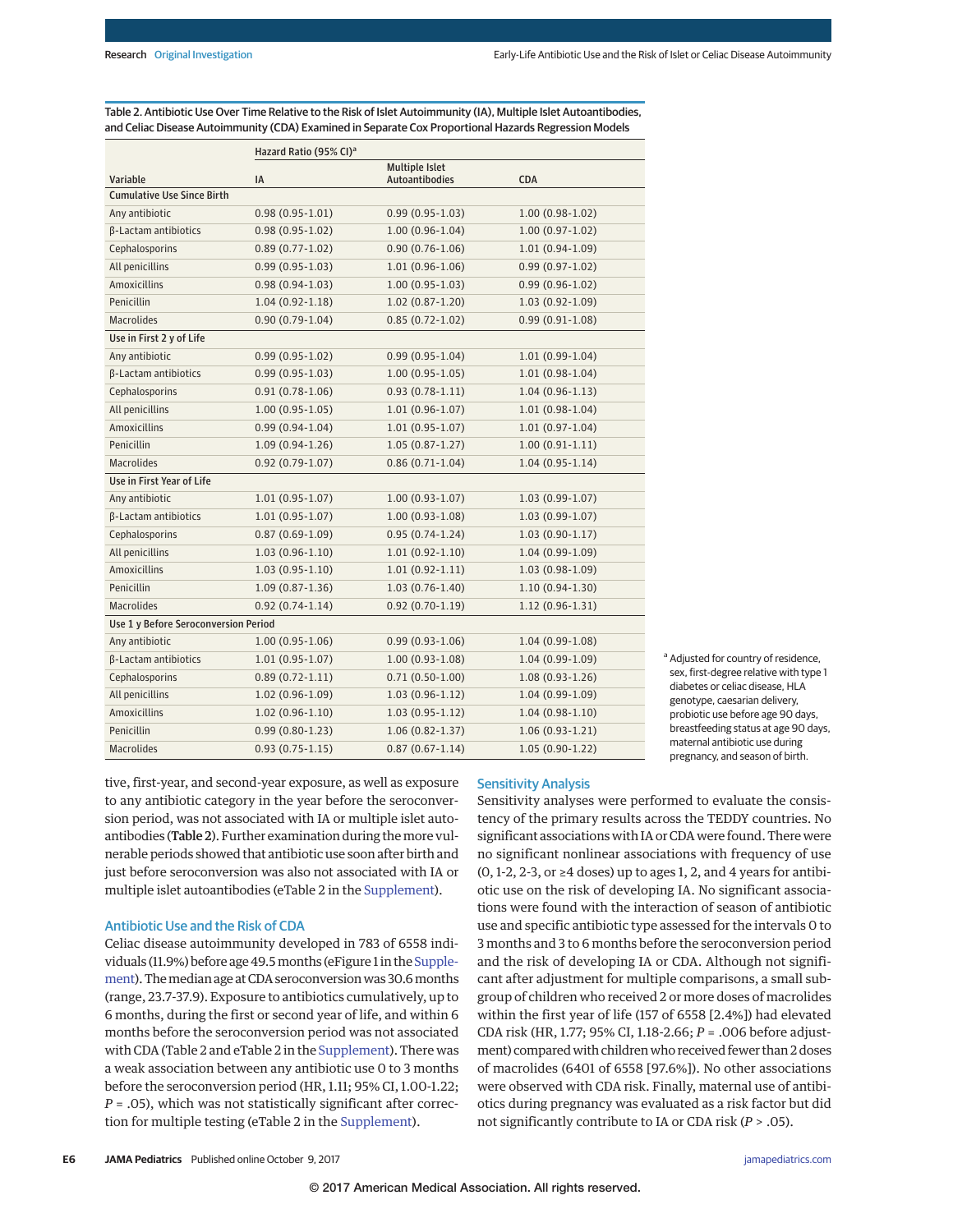## Discussion

This multinational prospective cohort study found no evidence of antibiotic use influencing the risk of T1D or CD– related autoimmunity in the first 4 years of life in a genetically at-risk population. This finding was true for cephalosporins, penicillins, and macrolides, which composed 70.5% of all antibiotic use in the first 48 months of life among children in the TEDDY study. While the use of specific antibiotics differed across the TEDDY countries (eFigure 2 in the [Supplement\)](http://jama.jamanetwork.com/article.aspx?doi=10.1001/jamapediatrics.2017.2905&utm_campaign=articlePDF%26utm_medium=articlePDFlink%26utm_source=articlePDF%26utm_content=jamapediatrics.2017.2905), there was no association between antibiotic use and either autoimmune state (IA or CDA) in any of the 4 countries studied.

The results of previously published rodent studies<sup>2-9</sup> suggest that diabetes outcomes are dependent on both the type of antibiotic and the timing of exposure.However, 9 of 10 antibiotics used in those studies did not have significant use in the TEDDY study (<3% of use before age 48months). Trimethoprimwas the only antibiotic used in a rodent study<sup>3</sup> that was commonly used in the TEDDY study (10.9% of use before age 48 months) but was not investigated herein because the level of use was insufficient to power the analysis. In the TEDDY study, commonly prescribed antibiotics were not associated with IA or CDA risk.

Previous cohort studies<sup>10,21-24</sup> have provided conflicting results on an association between antibiotic use and T1D. However, even when an association was observed, it could not be determined in those studies if the association between increased antibioticuse before T1D was caused by preclinical T1D and impaired glycemic control,<sup>10,25</sup> which may increase susceptibility to infections.25-27 In contrast, prospective recording of antibiotic use over a 4-year period in the TEDDY study allowed for determination of exposures before the onset of IA and preclinical T1D. Therefore, the antibiotics analyzed in this study were taken before the development of any autoantibodies and were shown not to be a risk factor for IA or CDA. To date, one other relevant prospective study<sup>22</sup> exists, and it limited examination of antibiotic use to the firstweek of life. Screening for islet autoantibodies also allowed for stratified analyses based on the type of first-appearing autoantibody because IAA-first and GADA-first seroconversion may have different primary triggers.<sup>18</sup>

Two previous studies<sup>11,12</sup> have shown a link between antibiotic use and CD risk in humans, but neither could delineate whether antibiotic use was simply a response to themanifestation of undiagnosed disease.28A study<sup>29</sup> in Sweden found no evidence of increased CD risk with antibiotic use in the first 6 months of life. To our knowledge, the present TEDDY study is the first tTGA screening study to examine associations between antibiotic use and CDA.

Recently, no association between reported bacterial infectious episodes and IA or CDA risk was demonstrated in the first 4 years of life in the TEDDY cohort,<sup>30,31</sup> consistent with the observation herein that antibiotic use also did not influence the risk of autoimmunity. Meanwhile, evidence is mounting for a

role of viral infections in the etiology of T1D and CD in the TEDDY study, with gastrointestinal and respiratory infections associated with an increased risk of CDA and IA, respectively.30,31

However, both T1D and CD have also been linked to alterations of the human gut microbiome,<sup>32-36</sup> which is necessary for proper development of the immune system and establishment of oral tolerance in early life.<sup>37,38</sup> Antibiotic influences on the gut microbiome during gestation and immediately after birth may have a detrimental effect on proper development of the microbiome and thus priming of the immune system.<sup>39-44</sup> However, previous cohort studies have not found any significant associations between antibiotic use in the first week of life and the risk of T1D autoimmunity $32,44$  or between antibiotic use during pregnancy and increased risk of either T1D or CD.<sup>44</sup> Similarly, in the Finnish study,<sup>32</sup> in which Bacteroides dorei was found to have increased abundance before the onset of T1D autoimmunity, no effect of antibiotic use was observed, and each B dorei genome sequenced from this cohort comprised more than 50 antibiotic resistance genes.<sup>45</sup> Therefore, B dorei in those children would likely survive after treatment with antibiotics. Because the use of β-lactam and macrolides antibiotics was not a risk factor for IA or CDA in the TEDDY study, the gut bacteria influenced by these antibiotics likely do not have a role in autoimmunity.

#### Limitations

A limitation of this study was that antibiotic use was not captured bymedical records or pharmacy-based registries but was reported by the parents. To reduce error in parental record keeping, the TEDDY protocol required the parents to record any medication use in real time. This method captured the use of medications beyond those prescribed by a physician. The present study was also limited by retrospective collection of maternal antibiotic use during pregnancy and lacked detailed records of the specific antibiotic used by the mother during pregnancy. Therefore, although recollection of medication use during pregnancy may not be optimal, maternal antibiotic use during pregnancy was a binary variable, which limits the potential for overestimating or underestimating use.

## **Conclusions**

The use of antibiotics in early childhood does not increase the risk of IA or CDA in genetically at-risk individuals. This finding suggests that autoimmunity for these 2 diseases is not associated with bacterial infections but does not exclude an association with viral infections or gut bacteria resistant to commonly prescribed antibiotics. Therefore, there is no evidence herein to suggest that current clinical practice in the administration of the major classes of antibiotics should be revised to avoid an increased risk of T1D or CDA in young children.

ARTICLE INFORMATION

**Accepted for Publication:** July 10, 2017.

**Published Online:** October 9, 2017. doi[:10.1001/jamapediatrics.2017.2905](http://jama.jamanetwork.com/article.aspx?doi=10.1001/jamapediatrics.2017.2905&utm_campaign=articlePDF%26utm_medium=articlePDFlink%26utm_source=articlePDF%26utm_content=jamapediatrics.2017.2905) **Author Affiliations:** Department of Microbiology and Cell Science, Institute of Food and Agricultural Sciences, University of Florida, Gainesville (Kemppainen, Canepa, Triplett); Health Informatics Institute, Morsani College of Medicine, University of South Florida, Tampa (Vehik, Lynch, Krischer);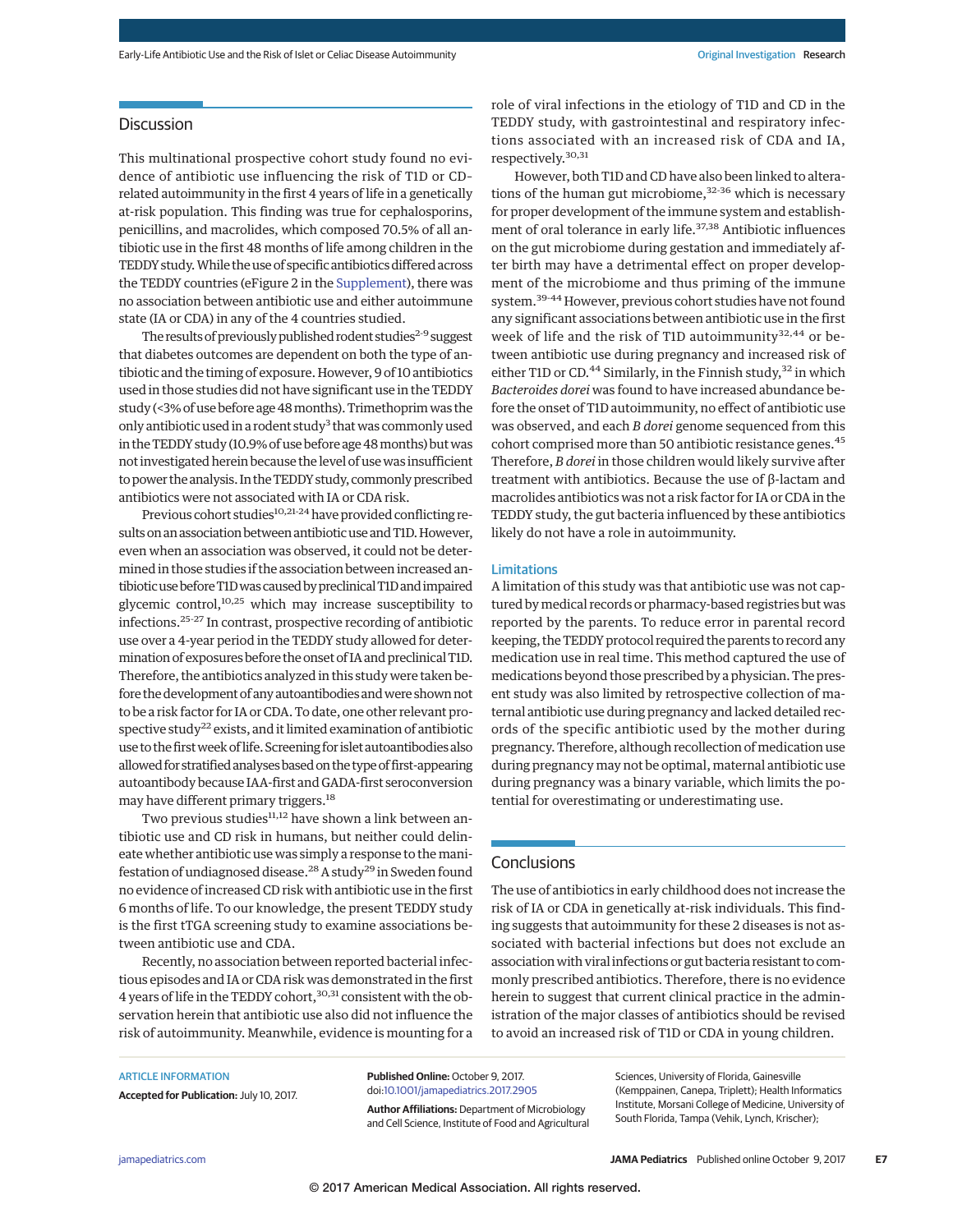Department of Clinical Sciences, Lund University Clinical Research Center, Skåne University Hospital, Malmö, Sweden (Larsson, Lernmark, Agardh); MediCity Laboratory, University of Turku, Turku, Finland (V. Simell); Division of Paediatric Gastroenterology and Hepatology, Dr von Hauner Children's Hospital, Ludwig Maximilian University, München, Germany (Koletzko); Digestive Health Institute, Children's Hospital Colorado, Anschutz Medical Campus, University of Colorado Denver, Aurora (Liu); Research Centre of Applied and Preventive Cardiovascular Medicine, University of Turku, Turku, Finland (O. G. Simell); Department of Pediatrics, University of Turku, Turku University Hospital, Turku, Finland (Toppari); Department of Physiology, Institute of Biomedicine, University of Turku, Turku, Finland (Toppari); Institute of Diabetes Research, Helmholtz Zentrum München, München, Germany (Ziegler); Klinikum Rechts der Isar, Technische Universität München, München, Germany (Ziegler); Forschergruppe Diabetes e.V., Neuherberg, Germany (Ziegler); Barbara Davis Center for Childhood Diabetes, University of Colorado Denver, Aurora (Rewers); Pacific Northwest Diabetes Research Institute, Seattle, Washington (Hagopian); Center for Biotechnology and Genomic Medicine, Medical College of Georgia, Augusta University, Augusta (She); National Institute of Diabetes and Digestive and Kidney Diseases, Bethesda, Maryland (Akolkar); Department of Pediatrics, College of Medicine, University of Florida, Gainesville (Schatz); Department of Pathology, Immunology, and Laboratory Medicine, College of Medicine, University of Florida, Gainesville (Atkinson); Department of Medicine and Microbiology, New York School of Medicine, New York (Blaser); Department of Virology, Faculty of Medicine and Life Sciences, University of Tampere, Tampere, Finland (Hyöty); Fimlab Laboratories, Pirkanmaa Hospital District, Tampere, Finland (Hyöty).

**Author Contributions:** Dr Triplett had full access to all of the data in the study and takes responsibility for the integrity of the data and the accuracy of the data analysis.

Study concept and design: Kemppainen, Elding Larsson, V. Simell, Liu, O. G. Simell, Toppari, Ziegler, Rewers, Lernmark, Hagopian, She, Akolkar, Schatz, Atkinson, Blaser, Krischer, Hyöty, Agardh, Triplett. Acquisition, analysis, or interpretation of data: Kemppainen, Vehik, Lynch, Elding Larsson, Canepa, Koletzko, Liu, Toppari, Ziegler, Hagopian, She, Schatz, Atkinson, Blaser, Krischer, Hyöty, Agardh, Triplett.

Drafting of the manuscript: Kemppainen, Vehik, Schatz, Agardh, Triplett.

Critical revision of the manuscript for important intellectual content: All authors.

Statistical analysis: Vehik, Lynch, Krischer, Hyöty, Triplett.

Obtained funding: O. G. Simell, Toppari, Ziegler, Rewers, Lernmark, Hagopian, She, Schatz, Atkinson, Krischer, Hyöty, Triplett.

Administrative, technical, or material support:

O. G. Simell, Toppari, Lernmark, Hagopian, Schatz, Krischer.

Study supervision: Liu, O. G. Simell, Toppari, Ziegler, Rewers, Hagopian, Atkinson, Krischer, Agardh, Triplett.

**Conflict of Interest Disclosures:** None reported.

**Funding/Support:** This study was funded by grants U01 DK63829, U01 6 DK63861, U01 DK63821,

U01 DK63865, U01 DK63863, U01 DK63836, 7 U01 DK63790, UC4 DK63829, UC4 DK63861, UC4 DK63821, UC4 8 DK63865, UC4 DK63863, UC4 DK63836, UC4 DK95300, UC4 DK100238, and UC4 DK106955 and by contract HHSN267200700014C from the National Institute of Diabetes and Digestive and Kidney Diseases. The TEDDY study is also funded by grants from the National Institute of Allergy and Infectious Diseases, the Eunice Kennedy Shriver National Institute of Child Health and Human Development, the National Institute of Environmental Health Sciences, the Juvenile Diabetes Research Foundation, and the Centers for Disease Control and Prevention.

**Role of the Funder/Sponsor:** The funders of this study were represented in The Environmental Determinants of Diabetes in the Young (TEDDY) Steering Committee. The funders had a role in the design and conduct of the study; collection, management, analysis, and interpretation of the data; preparation, review, or approval of the manuscript; and decision to submit the manuscript for publication. The corresponding author had the final say in submitting the manuscript for publication.

**Group Information:** The Environmental Determinants of Diabetes in the Young (TEDDY) Study Group members are the following: **Colorado Clinical Center:** University of Colorado, Anschutz Medical Campus, Barbara Davis Center for Childhood Diabetes: Marian Rewers (principal investigator), Kimberly Bautista, Judith Baxter, Ruth Bedoy, Daniel Felipe-Morales, Kimberly Driscoll, Brigitte I. Frohnert, Patricia Gesualdo, Michelle Hoffman, Rachel Karban, Edwin Liu, Jill Norris, Adela Samper-Imaz, Andrea Steck, Kathleen Waugh, and Hali Wright. **Finland Clinical Center:** University of Turku, University of Tampere, University of Oulu, Turku University Hospital, Hospital District of Southwest Finland, Tampere University Hospital, Oulu University Hospital, National Institute for Health and Welfare, Finland, and University of Kuopio: Jorma Toppari (principal investigator), Olli G. Simell, Annika Adamsson, Suvi Ahonen, Heikki Hyöty, Jorma Ilonen, Sanna Jokipuu, Tiina Kallio, Leena Karlsson, Miia Kähönen, Mikael Knip, Lea Kovanen, Mirva Koreasalo, Kalle Kurppa, Tiina Latva-aho, Maria Lönnrot, Elina Mäntymäki, Katja Multasuo, Juha Mykkänen, Tiina Niininen, Sari Niinistö, Mia Nyblom, Petra Rajala, Jenna Rautanen, Anne Riikonen, Mika Riikonen, Jenni Rouhiainen, Minna Romo, Tuula Simell, Ville Simell, Maija Sjöberg, Aino Stenius, Maria Leppänen, Sini Vainionpää, Eeva Varjonen, Riitta Veijola, Suvi M. Virtanen, Mari Vähä-Mäkilä, Mari Åkerlund, and Katri Lindfors. **Georgia/Florida Clinical Center:** Center for Biotechnology and Genomic Medicine, Augusta University, University of Florida, and Pediatric Endocrine Associates, Atlanta: Jin-Xiong She (principal investigator), Desmond Schatz, Diane Hopkins, Leigh Steed, Jamie Thomas, Janey Adams, Katherine Silvis, Michael Haller, Melissa Gardiner, Richard McIndoe, Ashok Sharma, Joshua Williams, Gabriela Young, Stephen W. Anderson, and Laura Jacobsen. **Germany Clinical Center:** Forschergruppe Diabetes e.V. and Institute of Diabetes Research, Helmholtz Zentrum München, and Klinikum rechts der Isar, Technische Universität München, Center for Regenerative Therapies, Technische Universität Dresden, Dr von Hauner Children's Hospital, Department of Gastroenterology, Ludwig Maximillians University München, and Research Institute for Child Nutrition, Dortmund: Anette G. Ziegler (principal investigator),

Andreas Beyerlein, Ezio Bonifacio, Michael Hummel, Sandra Hummel, Kristina Foterek, Nicole Janz, Mathilde Kersting, Annette Knopff, Sibylle Koletzko, Claudia Peplow, Roswith Roth, Marlon Scholz, Joanna Stock, Katharina Warncke, Lorena Wendel, and Christiane Winkler. **Sweden Clinical Center:** Lund University: Åke Lernmark (principal investigator), Daniel Agardh, Carin Andrén Aronsson, Maria Ask, Jenny Bremer, Ulla-Marie Carlsson, Corrado Cilio, Emelie Ericson-Hallström, Lina Fransson, Thomas Gard, Joanna Gerardsson, Rasmus Bennet, Monica Hansen, Gertie Hansson, Susanne Hyberg, Fredrik Johansen, Berglind Jonsdottir, Helena Elding Larsson, Marielle Lindström, Markus Lundgren, Maria Månsson-Martinez, Maria Markan, Jessica Melin, Zeliha Mestan, Karin Ottosson, Kobra Rahmati, Anita Ramelius, Falastin Salami, Sara Sibthorpe, Birgitta Sjöberg, Ulrica Swartling, Evelyn Tekum Amboh, Carina Törn, Anne Wallin, Åsa Wimar, and Sofie Åberg. **Washington Clinical Center:** Pacific Northwest Diabetes Research Institute: William A. Hagopian (principal investigator), Michael Killian, Claire Cowen Crouch, Jennifer Skidmore, Josephine Carson, Maria Dalzell, Kayleen Dunson, Rachel Hervey, Corbin Johnson, Rachel Lyons, Arlene Meyer, Denise Mulenga, Alexander Tarr, Morgan Uland, and John Willis. **Pennsylvania Satellite Center:** Children's Hospital of Pittsburgh of University of Pittsburgh Medical Center: Dorothy Becker, Margaret Franciscus, MaryEllen Dalmagro-Elias Smith, Ashi Daftary, Mary Beth Klein, and Chrystal Yates. **Data Coordinating Center:** University of South Florida: Jeffrey P. Krischer (principal investigator), Michael Abbondondolo, Sarah Austin-Gonzalez, Maryouri Avendano, Sandra Baethke, Rasheedah Brown, Brant Burkhardt, Martha Butterworth, Joanna Clasen, David Cuthbertson, Christopher Eberhard, Steven Fiske, Dena Garcia, Jennifer Garmeson, Veena Gowda, Kathleen Heyman, Francisco Perez Laras, Hye-Seung Lee, Shu Liu, Xiang Liu, Kristian Lynch, Jamie Malloy, Cristina McCarthy, Steven Meulemans, Hemang Parikh, Chris Shaffer, Laura Smith, Susan Smith, Noah Sulman, Roy Tamura, Ulla Uusitalo, Kendra Vehik, Ponni Vijayakandipan, Keith Wood, and Jimin Yang. Past staff are Lori Ballard, David Hadley, and Wendy McLeod. **Project Scientist:** National Institute of Diabetes and Digestive and Kidney Diseases: Beena Akolkar. **Other Contributors:** National Institute of Allergy and Infectious Diseases: Kasia Bourcier. Columbia University: Thomas Briese. Florida State University: Suzanne Bennett Johnson. University of Florida: Eric W. Triplett. **Autoantibody Reference Laboratories:** Barbara Davis Center for Childhood Diabetes, University of Colorado Denver, School of Clinical Sciences, University of Bristol, United Kingdom: Liping Yu, Dongmei Miao, Polly Bingley, Alistair Williams, Kyla Chandler, Saba Rokni, Claire Williams, Rebecca Wyatt, Gifty George, and Sian Grace. **Repository:** National Institute of Diabetes and Digestive and Kidney Diseases Biosample Repository at Fisher BioServices: Sandra Ke and Niveen Mulholland.

**Additional Contributions:** Steven Fiske, BS, and Rachel Richesson, BS, at The Environmental Determinants of Diabetes in the Young (TEDDY) Data Coordinating Center worked on the medical coding system and integration of RxNorm and TEDDY medication codes. Mike Haller, MD (College of Medicine, University of Florida) reviewed the antibiotic data to identify parenteral compounds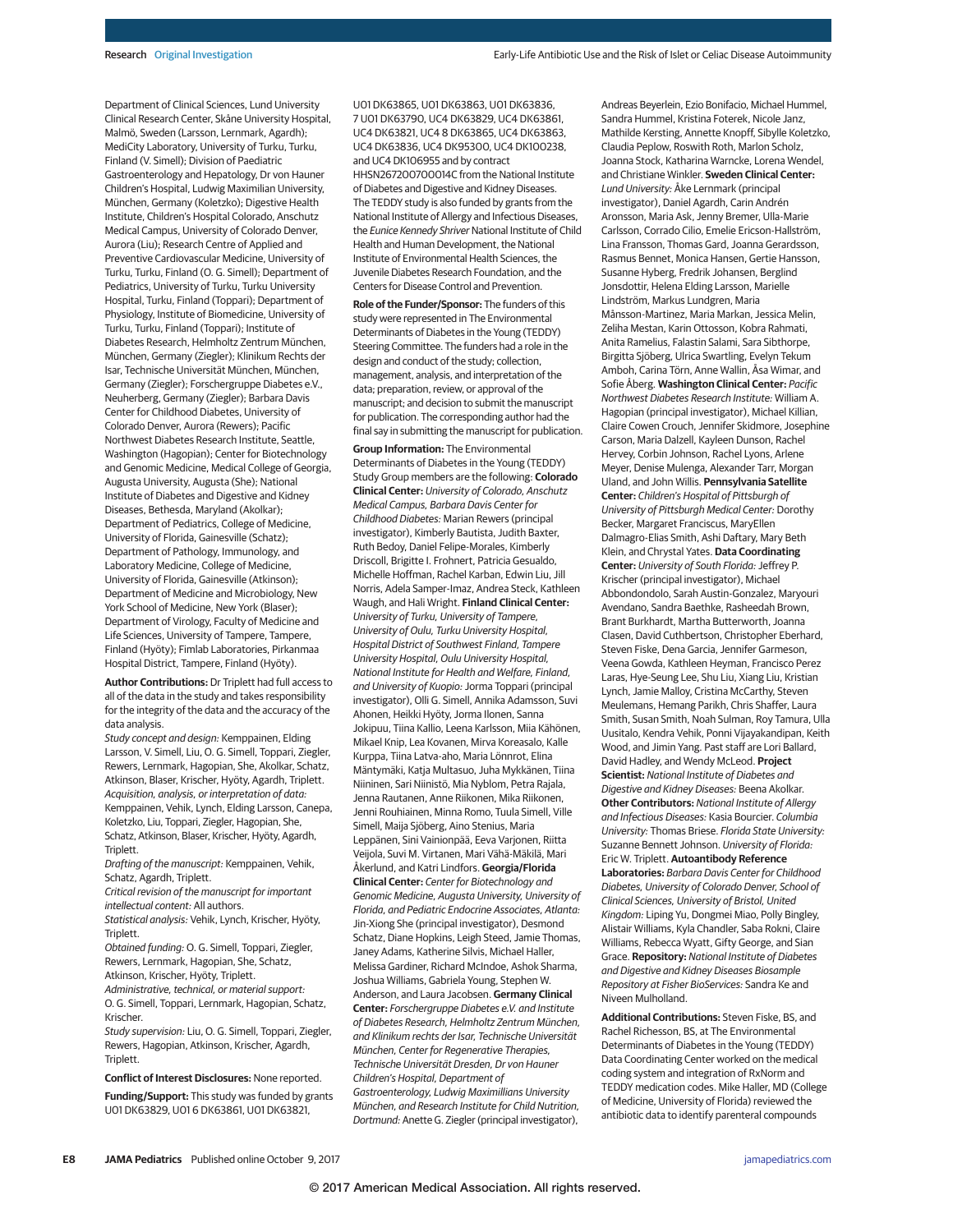for removal. No compensation was received by these individuals.

#### **REFERENCES**

**1**. Fletcher C. First clinical use of penicillin. [BMJ \(Clin](https://www.ncbi.nlm.nih.gov/pubmed/6440620) Res Ed)[. 1984;289\(6460\):1721-1723.](https://www.ncbi.nlm.nih.gov/pubmed/6440620)

**2**. Brown K, Godovannyi A, Ma C, et al. Prolonged antibiotic treatment induces a diabetogenic intestinal microbiome that accelerates diabetes in NOD mice. ISME J[. 2016;10\(2\):321-332.](https://www.ncbi.nlm.nih.gov/pubmed/26274050)

**3**. Brugman S, Klatter FA, Visser JT, et al. Antibiotic treatment partially protects against type 1 diabetes in the Bio-Breeding diabetes-prone rat: is the gut flora involved in the development of type 1 diabetes? Diabetologia[. 2006;49\(9\):2105-2108.](https://www.ncbi.nlm.nih.gov/pubmed/16816951)

**4**. Candon S, Perez-Arroyo A, Marquet C, et al. Antibiotics in early life alter the gut microbiome and increase disease incidence in a spontaneous mouse model of autoimmune insulin-dependent diabetes. PLoS One[. 2015;10\(5\):e0125448.](https://www.ncbi.nlm.nih.gov/pubmed/25970503)

**5**. Hansen CH, Krych L, Nielsen DS, et al. Early life treatment with vancomycin propagates Akkermansia muciniphila and reduces diabetes incidence in the NOD mouse. [Diabetologia](https://www.ncbi.nlm.nih.gov/pubmed/22572803). 2012;55 [\(8\):2285-2294.](https://www.ncbi.nlm.nih.gov/pubmed/22572803)

**6**. Hu Y, Peng J, Tai N, et al. Maternal antibiotic treatment protects offspring from diabetes development in nonobese diabetic mice by generation of tolerogenic antigen-presenting cells. J Immunol[. 2015;195\(9\):4176-4184.](https://www.ncbi.nlm.nih.gov/pubmed/26401004)

**7**. Hu Y, Jin P, Peng J, Zhang X, Wong FS, Wen L. Different immunological responses to early-life antibiotic exposure affecting autoimmune diabetes development in NOD mice.[J Autoimmun](https://www.ncbi.nlm.nih.gov/pubmed/27178773). 2016;72 [\(8\):47-56.](https://www.ncbi.nlm.nih.gov/pubmed/27178773)

**8**. Schwartz RF, Neu J, Schatz D, Atkinson MA, Wasserfall C. Comment on: Brugman S et al. (2006) Antibiotic treatment partially protects against type 1 diabetes in the Bio-Breeding diabetes-prone rat. Is the gut flora involved in the development of type 1 diabetes? Diabetologia 49:2105-2108. Diabetologia[. 2007;50\(1\):220-221.](https://www.ncbi.nlm.nih.gov/pubmed/17119915)

**9**. Livanos AE, Greiner TU, Vangay P, et al. Antibiotic-mediated gut microbiome perturbation accelerates development of type 1 diabetes in mice. Nat Microbiol[. 2016;1\(11\):16140.](https://www.ncbi.nlm.nih.gov/pubmed/27782139)

**10**. Kilkkinen A, Virtanen SM, Klaukka T, et al. Use of antimicrobials and risk of type 1 diabetes in a population-based mother-child cohort. [Diabetologia](https://www.ncbi.nlm.nih.gov/pubmed/16344923). [2006;49\(1\):66-70.](https://www.ncbi.nlm.nih.gov/pubmed/16344923)

**11**. Canova C, Zabeo V, Pitter G, et al. Association of maternal education, early infections, and antibiotic use with celiac disease: a population-based birth cohort study in northeastern Italy. [Am J Epidemiol](https://www.ncbi.nlm.nih.gov/pubmed/24853109). [2014;180\(1\):76-85.](https://www.ncbi.nlm.nih.gov/pubmed/24853109)

**12**. Mårild K, Ye W, Lebwohl B, et al. Antibiotic exposure and the development of coeliac disease: a nationwide case-control study. [BMC Gastroenterol](https://www.ncbi.nlm.nih.gov/pubmed/23834758). [2013;13:109.](https://www.ncbi.nlm.nih.gov/pubmed/23834758)

**13**. Hagopian WA, Lernmark A, Rewers MJ, et al. TEDDY: The Environmental Determinants of Diabetes in the Young: an observational clinical trial. Ann N Y Acad Sci[. 2006;1079:320-326.](https://www.ncbi.nlm.nih.gov/pubmed/17130573)

**14**. Hagopian WA, Erlich H, Lernmark A, et al; TEDDY Study Group. The Environmental Determinants of Diabetes in the Young (TEDDY): genetic criteria and international diabetes risk

screening of 421 000 infants. [Pediatr Diabetes](https://www.ncbi.nlm.nih.gov/pubmed/21564455). [2011;12\(8\):733-743.](https://www.ncbi.nlm.nih.gov/pubmed/21564455)

**15**. Baxter J, Vehik K, Johnson SB, Lernmark B, Roth R, Simell T; TEDDY Study Group. Differences in recruitment and early retention among ethnic minority participants in a large pediatric cohort: the TEDDY study.Contemp Clin Trials[. 2012;33\(4\):633-640.](https://www.ncbi.nlm.nih.gov/pubmed/22484339)

**16**. Lernmark B, Johnson SB, Vehik K, et al. Enrollment experiences in a pediatric longitudinal observational study: The Environmental Determinants of Diabetes in the Young (TEDDY) study. Contemp Clin Trials[. 2011;32\(4\):517-523.](https://www.ncbi.nlm.nih.gov/pubmed/21419878)

**17**. TEDDY Study Group. The Environmental Determinants of Diabetes in the Young (TEDDY) study: study design. [Pediatr Diabetes](https://www.ncbi.nlm.nih.gov/pubmed/17850472). 2007;8(5): [286-298.](https://www.ncbi.nlm.nih.gov/pubmed/17850472)

**18**. Krischer JP, Lynch KF, Schatz DA, et al; TEDDY Study Group. The 6 year incidence of diabetes-associated autoantibodies in genetically at-risk children: the TEDDY study. [Diabetologia](https://www.ncbi.nlm.nih.gov/pubmed/25660258). [2015;58\(5\):980-987.](https://www.ncbi.nlm.nih.gov/pubmed/25660258)

**19**. Liu E, Lee HS, Aronsson CA, et al; TEDDY Study Group. Risk of pediatric celiac disease according to HLA haplotype and country. [N Engl J Med](https://www.ncbi.nlm.nih.gov/pubmed/24988556). 2014;371 [\(1\):42-49.](https://www.ncbi.nlm.nih.gov/pubmed/24988556)

**20**. Nelson SJ, Zeng K, Kilbourne J, Powell T, Moore R. Normalized names for clinical drugs: RxNorm at 6 years. [J Am Med Inform Assoc](https://www.ncbi.nlm.nih.gov/pubmed/21515544). 2011;18 [\(4\):441-448.](https://www.ncbi.nlm.nih.gov/pubmed/21515544)

**21**. Hviid A, Svanström H. Antibiotic use and type 1 diabetes in childhood. [Am J Epidemiol](https://www.ncbi.nlm.nih.gov/pubmed/19318617). 2009;169 [\(9\):1079-1084.](https://www.ncbi.nlm.nih.gov/pubmed/19318617)

**22**. Virtanen SM, Takkinen HM, Nwaru BI, et al. Microbial exposure in infancy and subsequent appearance of type 1 diabetes mellitus–associated autoantibodies: a cohort study. [JAMA Pediatr](https://www.ncbi.nlm.nih.gov/pubmed/24957949). 2014; [168\(8\):755-763.](https://www.ncbi.nlm.nih.gov/pubmed/24957949)

**23**. Boursi B, Mamtani R, Haynes K, Yang YX. The effect of past antibiotic exposure on diabetes risk. Eur J Endocrinol[. 2015;172\(6\):639-648.](https://www.ncbi.nlm.nih.gov/pubmed/25805893)

**24**. Fazeli Farsani S, Souverein PC, van der Vorst MM, Knibbe CA, de Boer A, Mantel-Teeuwisse AK. Population-based cohort study of anti-infective medication use before and after the onset of type 1 diabetes in children and adolescents. [Antimicrob](https://www.ncbi.nlm.nih.gov/pubmed/24890584) Agents Chemother[. 2014;58\(8\):4666-4674.](https://www.ncbi.nlm.nih.gov/pubmed/24890584)

**25**. Casqueiro J, Casqueiro J, Alves C. Infections in patients with diabetes mellitus: a review of pathogenesis. [Indian J Endocrinol Metab](https://www.ncbi.nlm.nih.gov/pubmed/22701840). 2012;16 [\(suppl 1\):S27-S36.](https://www.ncbi.nlm.nih.gov/pubmed/22701840)

**26**. Muller LM, Gorter KJ, Hak E, et al. Increased risk of common infections in patients with type 1 and type 2 diabetes mellitus. [Clin Infect Dis](https://www.ncbi.nlm.nih.gov/pubmed/16007521). 2005; [41\(3\):281-288.](https://www.ncbi.nlm.nih.gov/pubmed/16007521)

**27**. Simonsen JR, Harjutsalo V, Järvinen A, et al; FinnDiane Study Group. Bacterial infections in patients with type 1 diabetes: a 14-year follow-up study. [BMJ Open Diabetes Res Care](https://www.ncbi.nlm.nih.gov/pubmed/25767718). 2015;3(1): [e000067.](https://www.ncbi.nlm.nih.gov/pubmed/25767718)

**28**. Mårild K, Kahrs CR, Tapia G, Stene LC, Størdal K. Infections and risk of celiac disease in childhood: a prospective nationwide cohort study. [Am J](https://www.ncbi.nlm.nih.gov/pubmed/26346866) Gastroenterol[. 2015;110\(10\):1475-1484.](https://www.ncbi.nlm.nih.gov/pubmed/26346866)

**29**. Myléus A, Hernell O, Gothefors L, et al. Early infections are associated with increased risk for celiac disease: an incident case-referent study. [BMC](https://www.ncbi.nlm.nih.gov/pubmed/23249321) Pediatr[. 2012;12:194.](https://www.ncbi.nlm.nih.gov/pubmed/23249321)

**30**. Kemppainen KM, Lynch KF, Liu E, et al; TEDDY Study Group. Factors that increase risk of celiac disease autoimmunity after a gastrointestinal infection in early life. [Clin Gastroenterol Hepatol](https://www.ncbi.nlm.nih.gov/pubmed/27840181). [2017;15\(5\):694-702.e5.](https://www.ncbi.nlm.nih.gov/pubmed/27840181)

**31**. Lönnrot M, Lynch KF, Elding Larsson H, et al; TEDDY Study Group. Respiratory infections are temporally associated with initiation of type 1 diabetes autoimmunity: the TEDDY study. [published online August 2, 2017]. Diabetologia. 2017. doi[:10.1007/s00125-017-4365-5](http://dx.doi.org/10.1007/s00125-017-4365-5)

**32**. Davis-Richardson AG, Ardissone AN, Dias R, et al. Bacteroides dorei dominates gut microbiome prior to autoimmunity in Finnish children at high risk for type 1 diabetes. [Front Microbiol](https://www.ncbi.nlm.nih.gov/pubmed/25540641). 2014;5:678.

**33**. Davis-Richardson AG, Triplett EW. A model for the role of gut bacteria in the development of autoimmunity for type 1 diabetes. [Diabetologia](https://www.ncbi.nlm.nih.gov/pubmed/25957231). [2015;58\(7\):1386-1393.](https://www.ncbi.nlm.nih.gov/pubmed/25957231)

**34**. Knip M, Siljander H. The role of the intestinal microbiota in type 1 diabetes mellitus. [Nat Rev](https://www.ncbi.nlm.nih.gov/pubmed/26729037) Endocrinol[. 2016;12\(3\):154-167.](https://www.ncbi.nlm.nih.gov/pubmed/26729037)

**35**. Marasco G, Di Biase AR, Schiumerini R, et al. Gut microbiota and celiac disease. [Dig Dis Sci](https://www.ncbi.nlm.nih.gov/pubmed/26725064). 2016; [61\(6\):1461-1472.](https://www.ncbi.nlm.nih.gov/pubmed/26725064)

**36**. McLean MH, Dieguez D Jr, Miller LM, Young HA. Does the microbiota play a role in the pathogenesis of autoimmune diseases? Gut[. 2015;](https://www.ncbi.nlm.nih.gov/pubmed/25416067) [64\(2\):332-341.](https://www.ncbi.nlm.nih.gov/pubmed/25416067)

**37**. Round JL, Mazmanian SK. Inducible Foxp3<sup>+</sup> regulatory T-cell development by a commensal bacterium of the intestinal microbiota. [Proc Natl](https://www.ncbi.nlm.nih.gov/pubmed/20566854) Acad SciUSA[. 2010;107\(27\):12204-12209.](https://www.ncbi.nlm.nih.gov/pubmed/20566854)

**38**. Walker WA. Initial intestinal colonization in the human infant and immune homeostasis. [Ann Nutr](https://www.ncbi.nlm.nih.gov/pubmed/24217032) Metab[. 2013;63\(suppl 2\):8-15.](https://www.ncbi.nlm.nih.gov/pubmed/24217032)

**39**. Becattini S, Taur Y, Pamer EG. Antibiotic-induced changes in the intestinal microbiota and disease. Trends Mol Med[. 2016;22\(6\):458-478.](https://www.ncbi.nlm.nih.gov/pubmed/27178527)

**40**. Bokulich NA, Chung J, Battaglia T, et al. Antibiotics, birth mode, and diet shape microbiome maturation during early life. [Sci Transl Med](https://www.ncbi.nlm.nih.gov/pubmed/27306664). 2016;8 [\(343\):343ra82.](https://www.ncbi.nlm.nih.gov/pubmed/27306664)

**41**. Fouhy F, Guinane CM, Hussey S, et al. High-throughput sequencing reveals the incomplete, short-term recovery of infant gut microbiota following parenteral antibiotic treatment with ampicillin and gentamicin. [Antimicrob Agents](https://www.ncbi.nlm.nih.gov/pubmed/22948872) Chemother[. 2012;56\(11\):5811-5820.](https://www.ncbi.nlm.nih.gov/pubmed/22948872)

**42**. Francino MP. Antibiotics and the human gut microbiome: dysbioses and accumulation of resistances. [Front Microbiol](https://www.ncbi.nlm.nih.gov/pubmed/26793178). 2016;6:1543.

**43**. Pérez-Cobas AE, Gosalbes MJ, Friedrichs A, et al. Gut microbiota disturbance during antibiotic therapy: a multi-omic approach. Gut[. 2013;62\(11\):](https://www.ncbi.nlm.nih.gov/pubmed/23236009) [1591-1601.](https://www.ncbi.nlm.nih.gov/pubmed/23236009)

**44**. Mårild K, Ludvigsson J, Sanz Y, Ludvigsson JF. Antibiotic exposure in pregnancy and risk of coeliac disease in offspring: a cohort study. [BMC](https://www.ncbi.nlm.nih.gov/pubmed/24731164) [Gastroenterol](https://www.ncbi.nlm.nih.gov/pubmed/24731164). 2014;14:75.

**45**. Leonard MT, Davis-Richardson AG, Ardissone AN, et al. The methylome of the gut microbiome: disparate Dam methylation patterns in intestinal Bacteroides dorei. [Front Microbiol](https://www.ncbi.nlm.nih.gov/pubmed/25101067). 2014; [5:361.](https://www.ncbi.nlm.nih.gov/pubmed/25101067)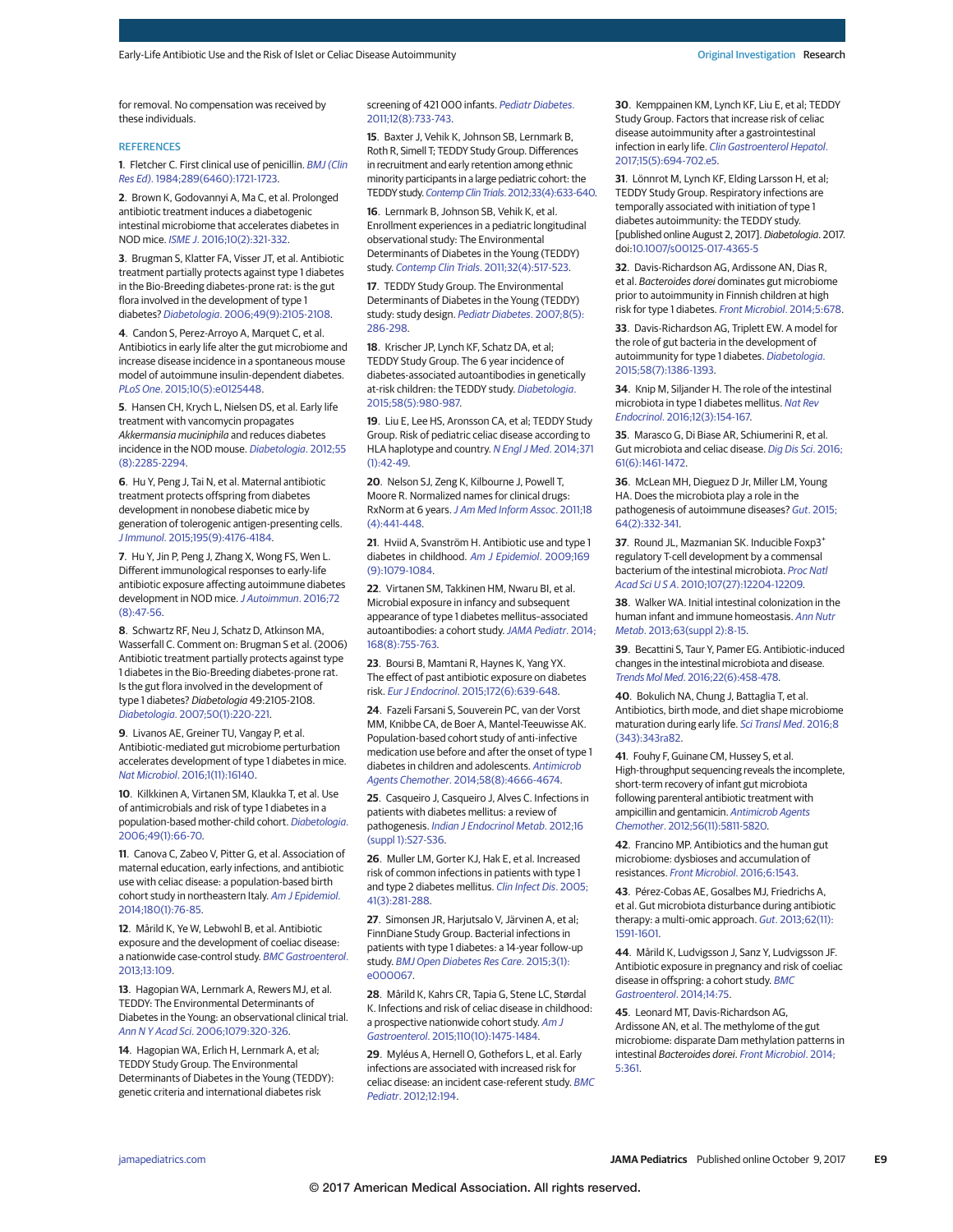## **Supplementary Online Content**

Kemppainen KM, Vehik K, Lynch KF, et al; The Environmental Determinants of Diabetes in the Young (TEDDY) Study Group. Association between early-life antibiotic use and the risk of islet or celiac disease autoimmunity. JAMA Pediatr. Published online October 9, 2017. doi:10.1001/jamapediatrics.2017.2905

**eFigure 1.** Study Population for Both IA Data Cohort and CDA Data Cohort

**eFigure 2.** Percentage of Children in Each TEDDY Country That Has Reported Use of Each Antibiotic Group

**eTable 1.** List of Medication Ingredients in Each Major Antibiotic Category

**eTable 2.** Antibiotics Use Over Time on Risk of IA, Multiple Islet Autoantibodies, and CDA Examined in Separate Proportional Hazards Model

This supplementary material has been provided by the authors to give readers additional information about their work.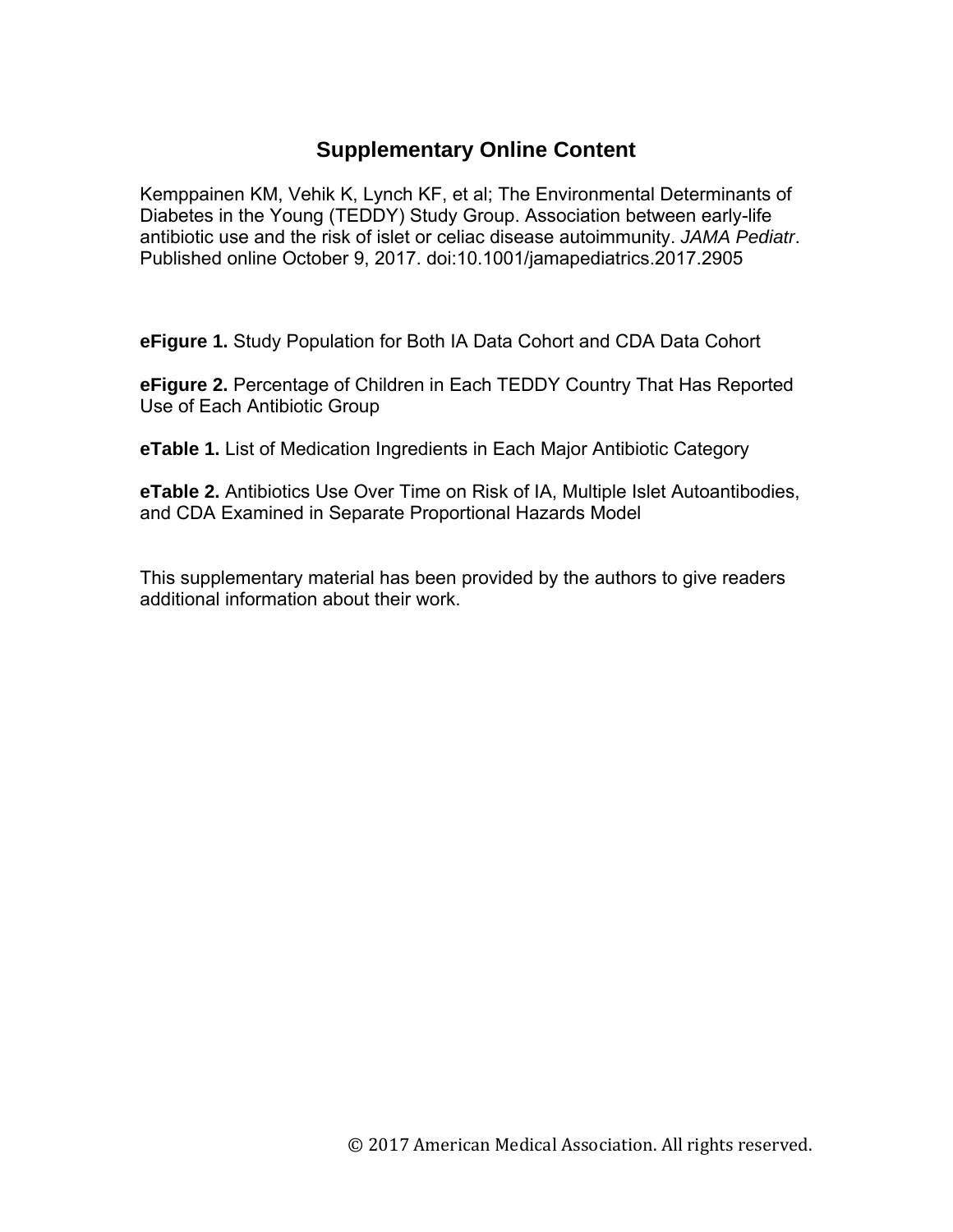**eFigure 1.** Study Population for Both IA Data Cohort and CDA Data Cohort. Data as of August  $31<sup>st</sup> 2014$ .

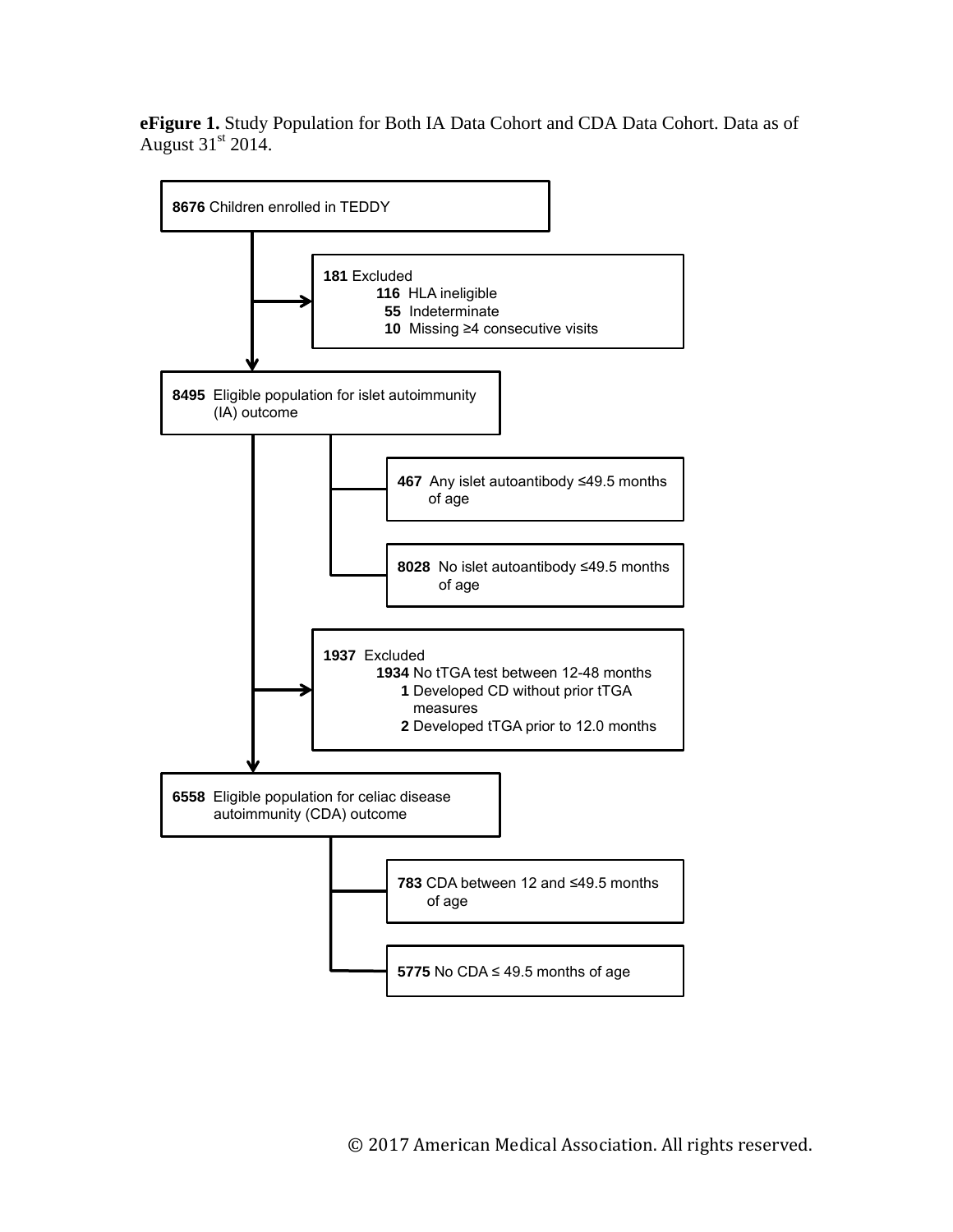

**eFigure 2.** Percentage of Children in Each TEDDY Country That Has Reported Use of Each Antibiotic Group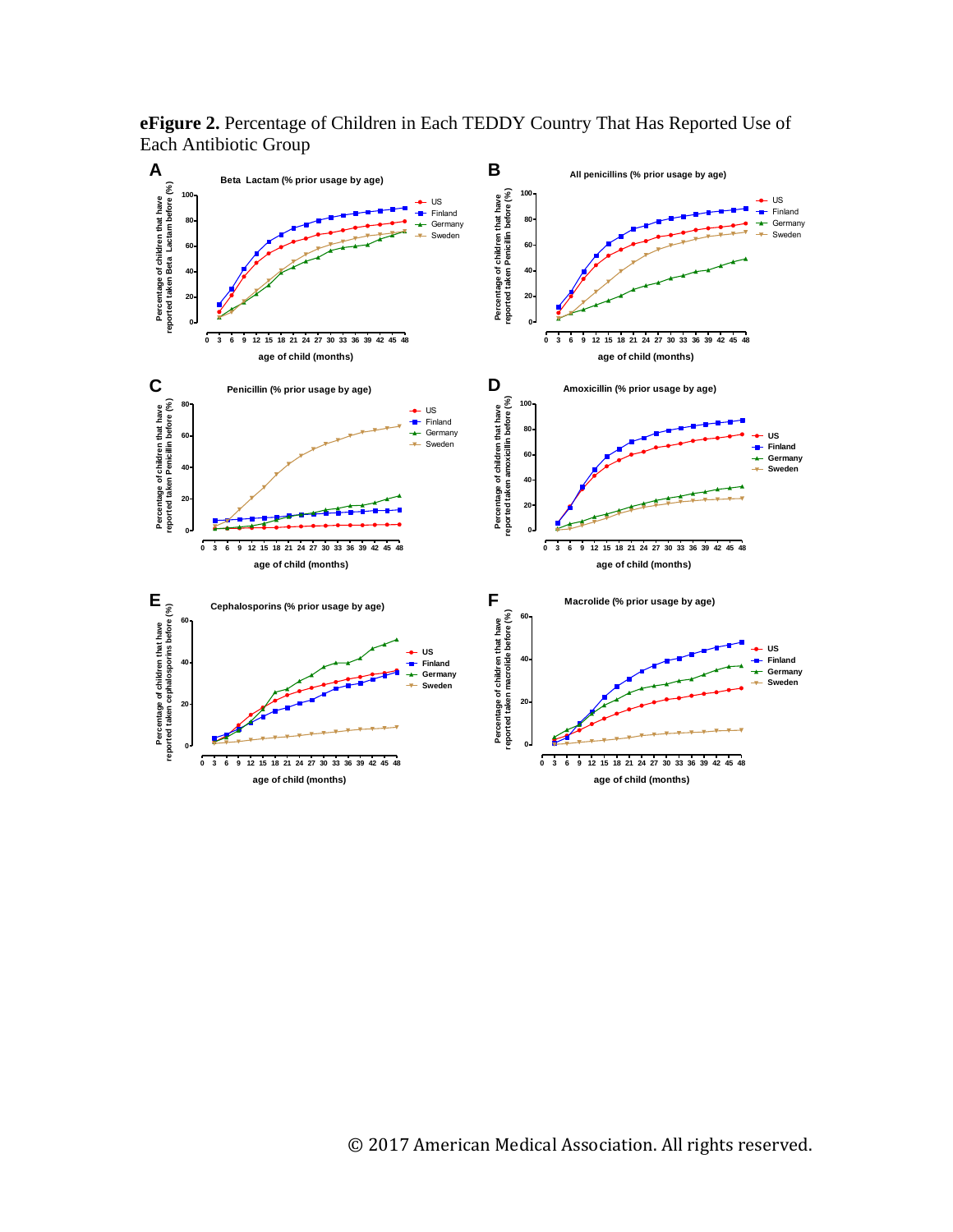| <b>Major antibiotic category</b> | <b>Medication ingredients</b>                     |  |  |
|----------------------------------|---------------------------------------------------|--|--|
| Amoxicillins                     | Amoxicillin                                       |  |  |
|                                  | Amoxicillin + Clavulanic Acid                     |  |  |
|                                  | Amoxicillin + Clavulanate                         |  |  |
|                                  | Amoxicillin Trihydrate                            |  |  |
|                                  |                                                   |  |  |
| Penicillins                      | Amdinocillin Pivoxil                              |  |  |
|                                  | Ampicillin                                        |  |  |
|                                  | Ampicillin + Sulbactam + Sultamicillin            |  |  |
|                                  | Cloxacillin                                       |  |  |
|                                  | Dicloxacillin                                     |  |  |
|                                  | Floxacillin                                       |  |  |
|                                  | Penicillin                                        |  |  |
|                                  | Penicillin G                                      |  |  |
|                                  | Penicillin V                                      |  |  |
|                                  | Pivampicillin                                     |  |  |
|                                  |                                                   |  |  |
| Carbapenems                      | Meropenem                                         |  |  |
|                                  |                                                   |  |  |
| Macrolides                       | Azithromycin                                      |  |  |
|                                  | Clarithromycin                                    |  |  |
|                                  | Erythromycin                                      |  |  |
|                                  | Erythromycin lactobionate + Colistimethate sodium |  |  |
|                                  | Erythromycin + Sulfisoxazole                      |  |  |
|                                  | Roxithromycin                                     |  |  |
|                                  | Spiramycin                                        |  |  |
|                                  |                                                   |  |  |
| Cephalosporins                   | Cefaclor                                          |  |  |
|                                  | Cefadroxil                                        |  |  |
|                                  | Cefazolin                                         |  |  |
|                                  | Cefdinir                                          |  |  |
|                                  | Cefepime                                          |  |  |
|                                  | Cefixime                                          |  |  |
|                                  | Cefotaxime                                        |  |  |
|                                  | Cefoxitin                                         |  |  |
|                                  | Cefpodoxime                                       |  |  |
|                                  | Cefprozil                                         |  |  |
|                                  | Ceftazidime                                       |  |  |
|                                  | Ceftibuten                                        |  |  |
|                                  | Ceftriaxone                                       |  |  |
|                                  | Ceftriaxone + Lidocaine                           |  |  |
|                                  | Cefuroxime                                        |  |  |
|                                  | Cephalexin                                        |  |  |
|                                  | Cephradine                                        |  |  |

**eTable 1.** List of Medication Ingredients in Each Major Antibiotic Category

 $@$  2017 American Medical Association. All rights reserved.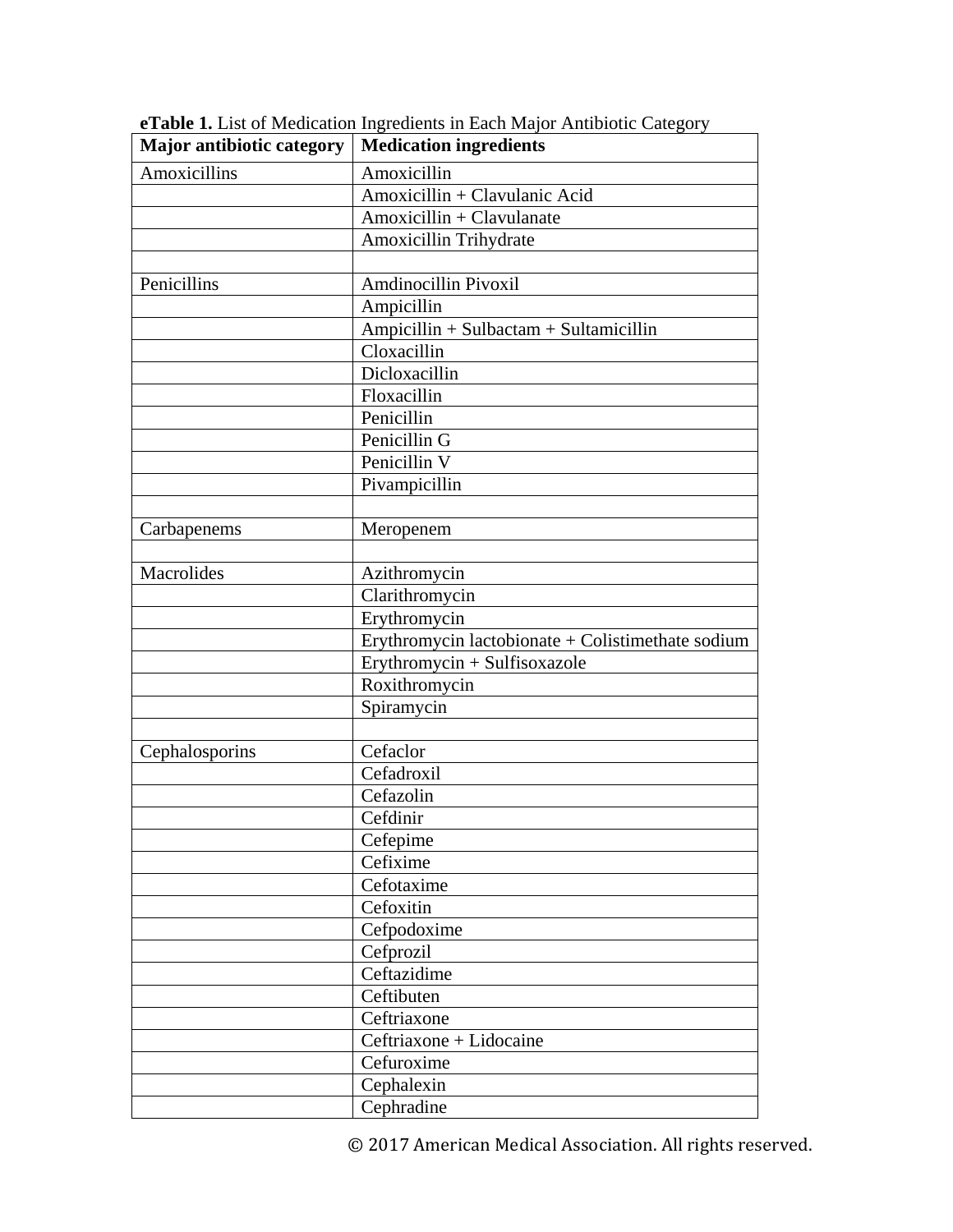|--|